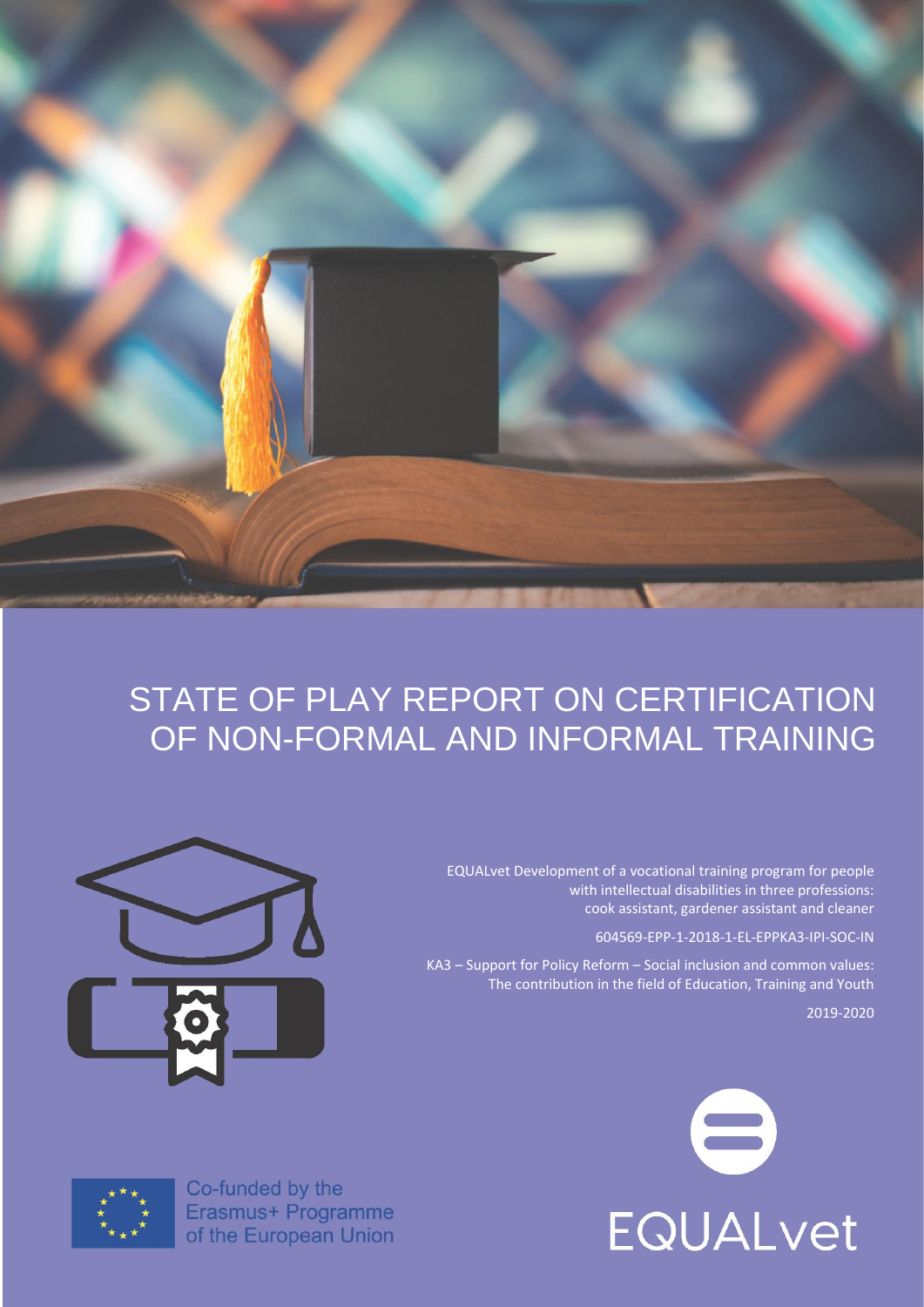The **"State of Play"** is a result of the cooperation between the partners of the consortium of EQUALvet Erasmus+ Project.

### **AUTHORS:**

Sandra Lima, Learning and Development Officer, EASPD

Zoé Lardou, Learning and Development Officer, EASPD

With the contribution of

Maria Mouka, Occupational Therapist, VTC MARGARITA

Ioannis Bistas, Special Educator, VTC MARGARITA

Chiara Torresan, Special Educator, Primavera 85

Montse Aulinas, Project Manager, Fundacio Mas Xirgu

*This project has been funded with support from the European Commission.*

*The European Commission's support for the production of this publication does not constitute an endorsement of the contents, which reflect the views only of the authors, and the Commission cannot be held responsible for any use which may be made of the information contained therein.*



Co-funded by the Erasmus+ Programme of the European Union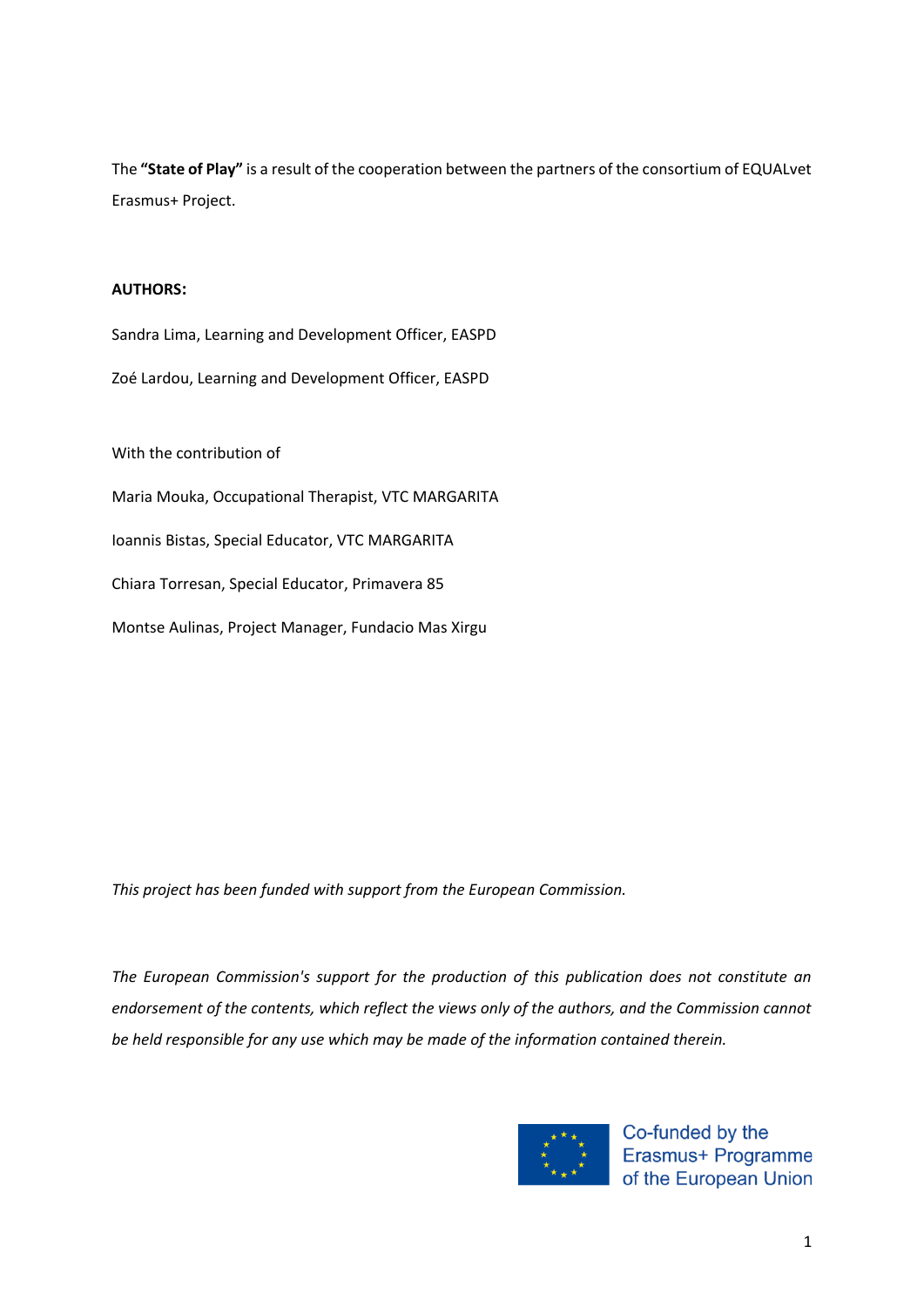# Contents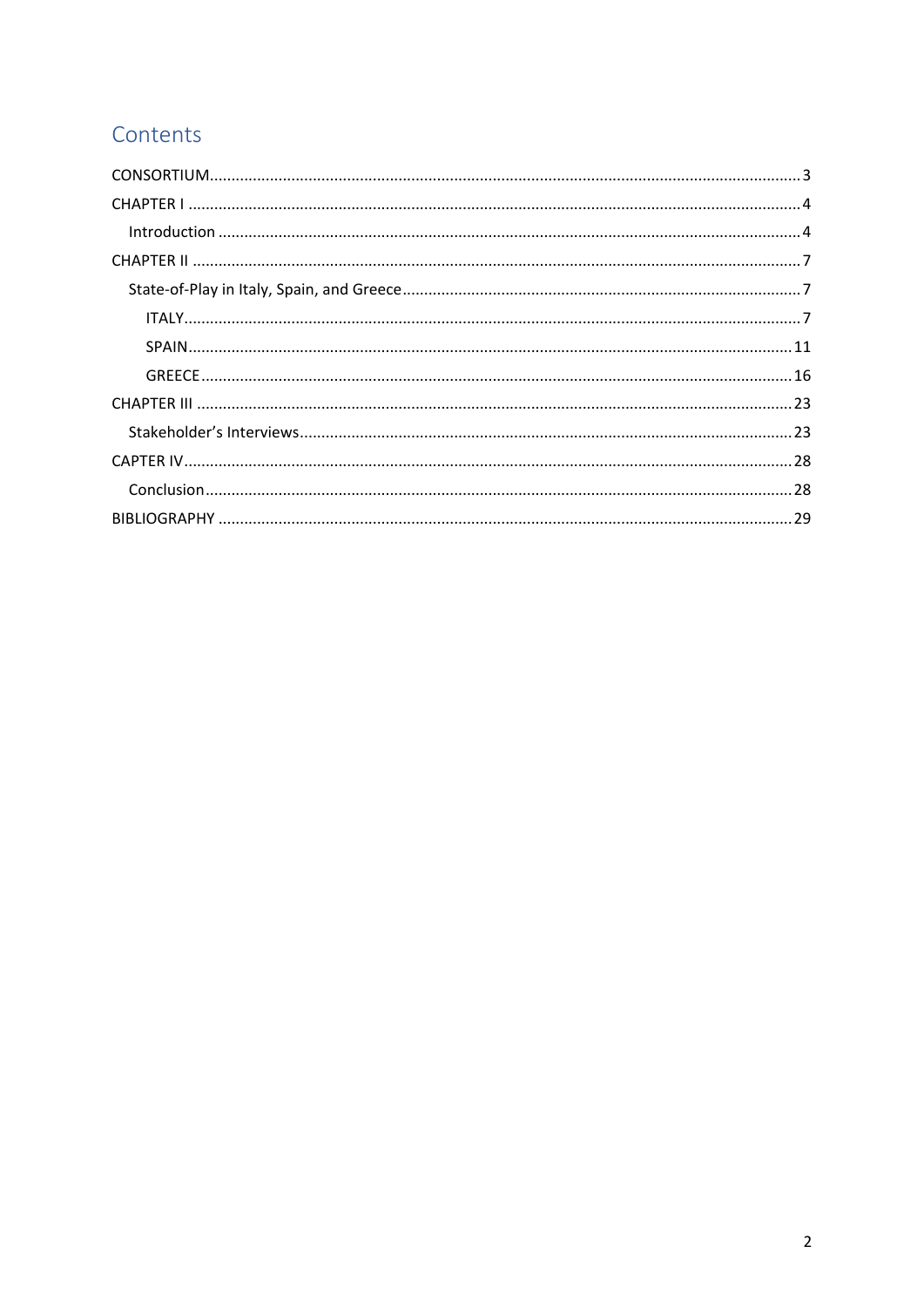# <span id="page-3-0"></span>**CONSORTIUM**

The consortium consists of the following partners:

| Organization                                   |                                                                    | Website / Email                                                         |
|------------------------------------------------|--------------------------------------------------------------------|-------------------------------------------------------------------------|
| Margarita<br><b>Vocational Training Centre</b> | <b>Margarita VTC</b><br>(Greece)                                   | www.eeamargarita.gr<br>research.development@eeamargarita.gr             |
| <b>GRUP</b><br>fundació Ramon Noguera          | <b>Fundació Ramon</b><br><b>Noguera</b>                            | https://grupfrn.cat/en<br>comunicacio@grupfrn.cat                       |
| arciu                                          | <b>Arcil</b>                                                       | arcil.org.pt/<br>arcil@arcil.org                                        |
| $\overline{\text{UdG}}$                        | <b>Group of Research on</b><br>Diversity - University<br>of Girona | www.udg.edu/en/grupsrecerca/diversitat/qui-som<br>judit.fullana@udg.edu |
| ÜV NORD GROU                                   | Tüv Hellas (Tüv Nord)                                              | www.tuv-nord.com/gr/el/home/<br>vvoudouris@tuv-nord.com                 |
| $E$ <b>A</b> S <b>P</b> $D$                    | <b>EASPD</b>                                                       | www.easpd.eu/<br>zoe.lardou@easpd.eu                                    |
|                                                | Primavera 85<br><b>Cooperativa Sociale</b><br>(Italy)              | http://www.primavera85.it/<br>bilancio@primavera85.it                   |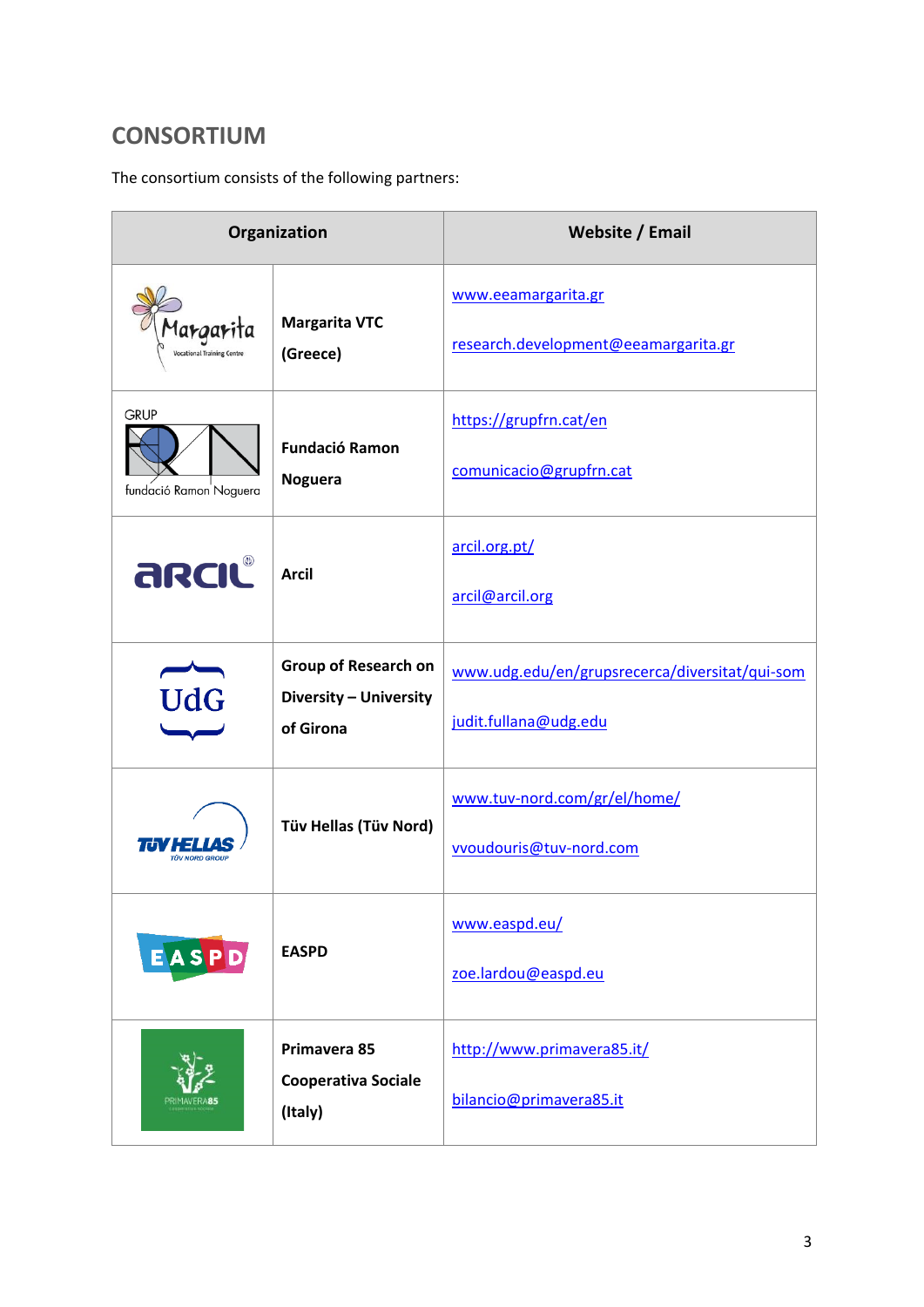# <span id="page-4-0"></span>**CHAPTER I**

# <span id="page-4-1"></span>Introduction

As the European Union is shifting from an **industry-based society to a knowledge-based society**, one has to note that the vast variety of **formal, non-formal and informal learning processes becomes more and more important**. According to the European Council, education, and training both play a major role in achieving the 'Europe 2020' objective of smart, sustainable, and inclusive growth. One way to reach this goal is by **equipping citizens with the skills and competences Europe needs to remain competitive and innovative.**

Non-formal and informal learning enable **individuals to acquire skills, competences, and knowledge in a context outside school**. These types of learning should not exclude any category and should be aimed at every individual since it can improve their access to professional life or to educational programmes, thus reasserting their identity and their role in society. Indeed, employment and training are, for instance, privileged ways for people with disabilities to achieve economic and social independence. Acquiring relevant skills, through education and training, will enable them to compete for jobs. In that sense, training opportunities for people with disabilities should be as relevant and available as those for any other person.

#### VALIDATION OF NON-FORMAL AND INFORMAL LEARNING

So as to gain legitimacy with regards to their acquired knowledge, an individual would need to have their non-formal and/or informal learning outcomes **validated.** As a result, the validation of these types of learning represents a major goal for the European Union. To this end, the **Council of the EU** published, on 20 December 2012, **a Recommendation on the validation of non-formal and informal learning**. <sup>1</sup> **Validation does not just play a role in enhancing employability and mobility but also in increasing motivation for lifelong learning**. It recommends that the EU Commission and the Member States take measures with regards to the validation process. They would have to promote the involvement of all relevant stakeholders to achieve that goal. Also, the EU Commission is asked to support the Member States and the stakeholders, for instance by facilitating peer learning and exchanges of good practice, and to consider developing further instruments to facilitate the transparency of validated learning outcomes acquired through non-formal and informal learning.

<sup>1</sup> Official Journal of the European Union, *Council Recommendation on the validation of non-formal and informal learning* (20 December 2012[, https://eur-lex.europa.eu/LexUriServ/LexUriServ.do?uri=OJ:C:2012:398:0001:0005:EN:PDF](https://eur-lex.europa.eu/LexUriServ/LexUriServ.do?uri=OJ:C:2012:398:0001:0005:EN:PDF)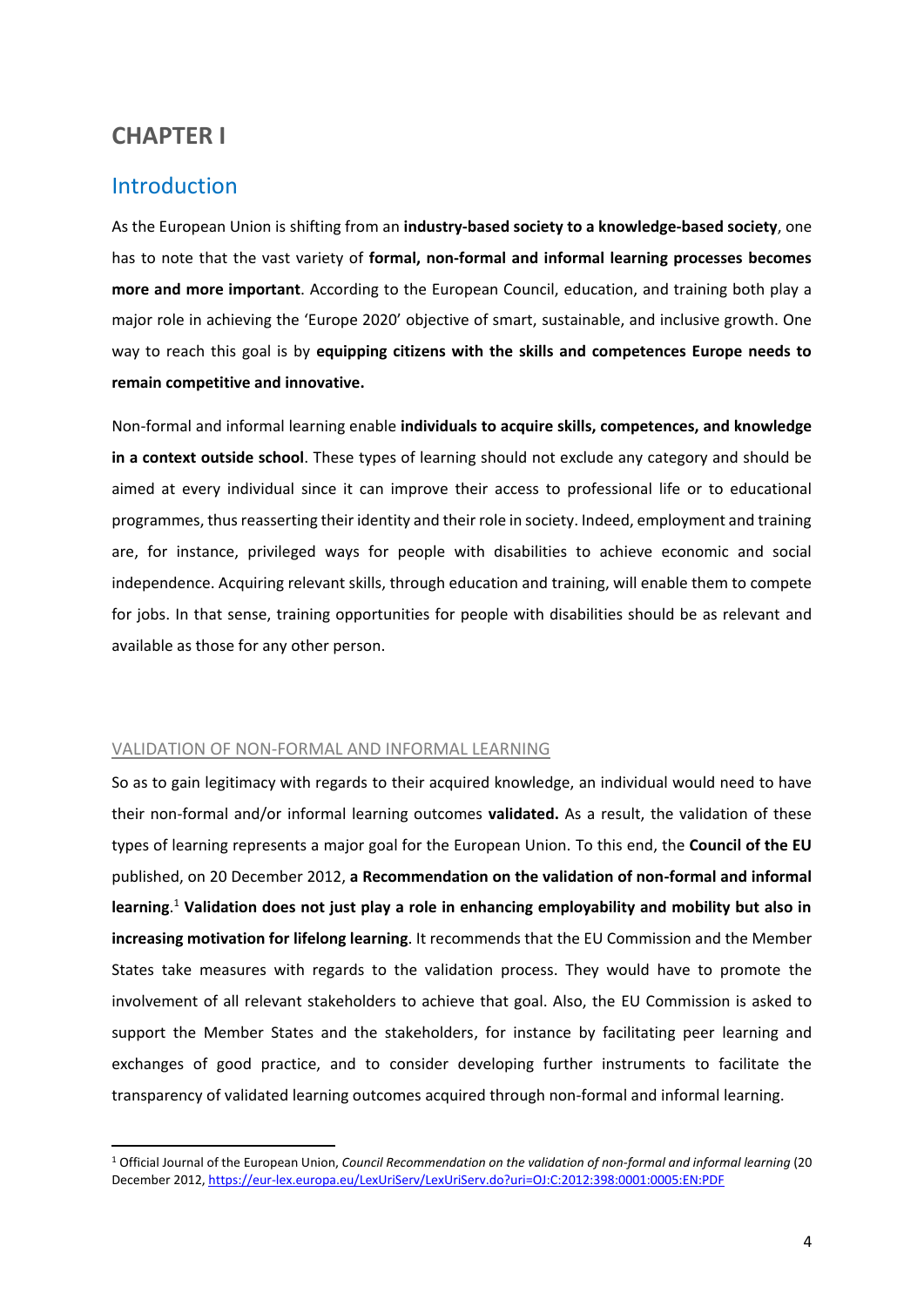**The CEDEFOP European guidelines for validating non-formal and informal leaning** were published in 2015, following closely the recommendations of the Council. They emphasised the fact that validation arrangements should benefit all citizens, not only by **helping fight unemployment but also by improving social cohesion**: indeed, the citizens would thus be able to communicate the value of their skills and competences, to potential employers for instance. These guidelines are targeted for European, national, regional, and local institutions from different contexts.

**Validation is presented as having two objectives.** On the one hand it will make visible the learning of individuals and, on the other hand, it will attribute value to their learning independently from the context in which it took place. **The main purpose of the validation process is to provide a proof of learning.** Once provided with this proof, the individual gains legitimacy in the eyes of employers, for instance, and of society. This process can be carried out by different stakeholders outside education and training, e.g., economic sectors.

The guidelines define **four phases to follow so as to have non-formal and informal learning certified**. First of all, the knowledge, skills, and competences one has acquired need to be clearly identified. Then, one would need to provide evidence of the learning outcomes that were acquired. In some countries, these two phases merge into one as part of the building of a dossier which consists in gathering both the information and the evidence. The nextstep is to compare the individual's learning outcomes against standards. Finally, the process ends with the certification being granted. As defined in the 2012 Recommendation, the individual must remain, during the whole process, at the core of the validation arrangements.

National experience with regards to the topic of this document has shown that coordination is a concept that must prevail during the process: relevant information and advice have to be given. Also, individuals must be informed of both the costs and the benefits of validation. **Stakeholders thus have a role to play in advising, guiding, and providing impartial and comprehensive information during the process.**

Besides, as validation is a complex process, it needs to involve various actors with different responsibilities and functions. The idea is to allow communication and coordination between these actors in order to develop and implement guidance services.

Implemented across Europe, the **National Qualifications Frameworks may support the introduction and the integration of the validation process.** In that sense, the question is the following: are validation arrangements regarded as part of the national qualifications' frameworks and as a means to achieve qualification?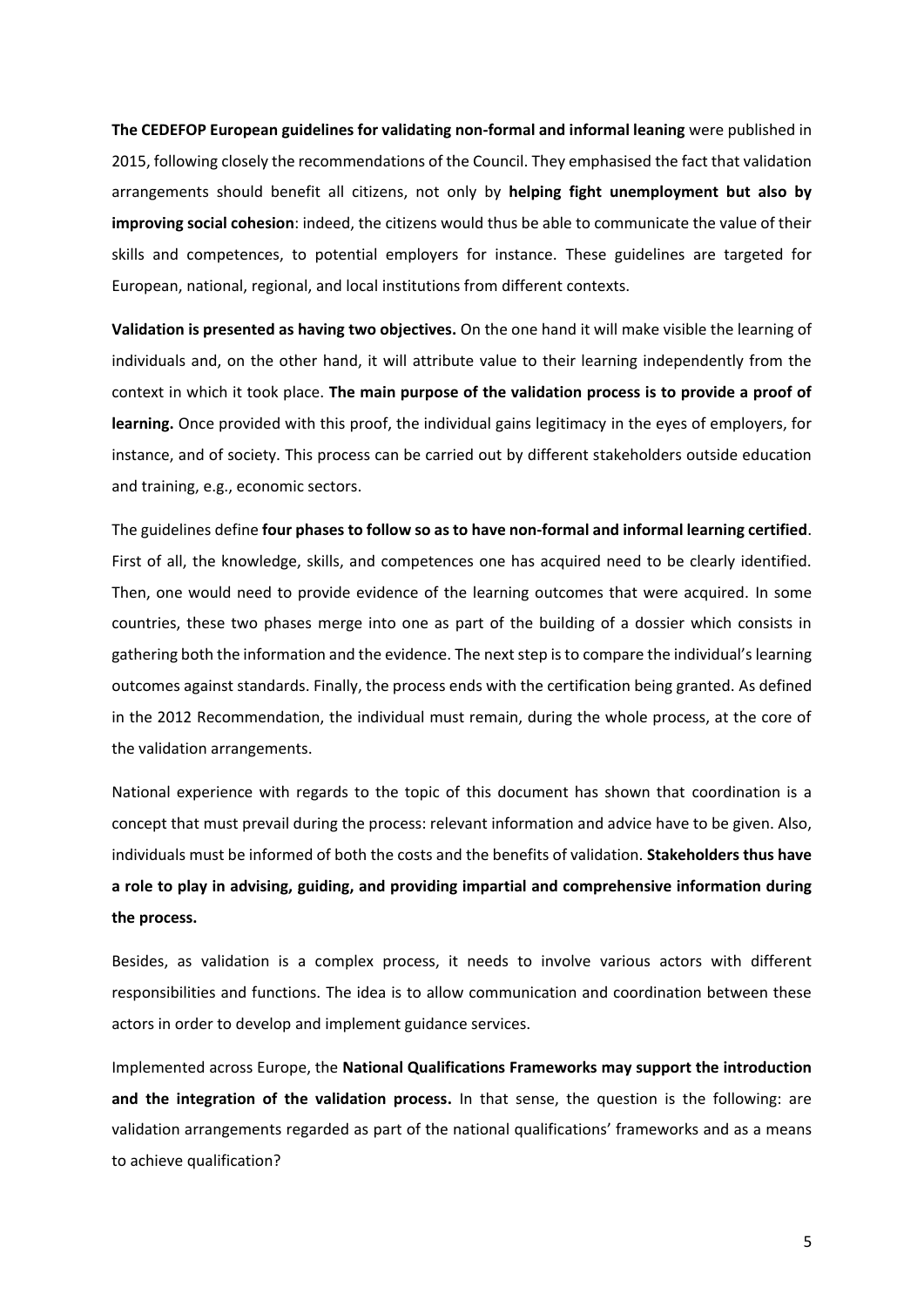Also, when based on non-formal and informal learning, awarding a certificate **requires a standard.** Assessment and certification indeed need to be conducted following an agreed and approved standard. Qualifications, when done via the validation process, are linked with two categories: on the one hand, the occupational category which can be related to employment and which focuses on what people need to do, how they do it and how well they do it. On the other hand, qualifications are also connected with education-training standards which focus on what people need to learn and how they learn it.

#### CERTIFICATION FOR PEOPLE WITH DISABILITIES

In regards with **people with disabilities**, more specifically people with intellectual disabilities, the Vocational Educational Centres represent a main actor for this public which is not provided with any official post-school education, nor training, especially designed for them: it is not recognised nor certified. In that sense, it seems a priority to validate the non-formal and informal learning outcomes they can acquire in different contexts. Without official status, the chances to provide evidence for the professional skills acquired, through experience are poor.

# **The absence of official certification for people with disabilities shows the need to create an educational training programme equal to the standard education.**

Yet, despite this observation, one has to note that there are many attempts to provide people with disabilities with recognition of the knowledge, skills, and competences they acquired through nonformal and informal learning.

In France, for instance, the AFPA (Agence nationale pour la Formation Professionnelle des Adultes), a national agency responsible for adult professional learning, introduced in 2001 the 'Reconnaissance des Savoir-Faire Professionnels', i.e. the recognition of professional savoir-faire.<sup>2</sup> It is aimed at a specific public: people with disabilities, either working in protected workshops or in ordinary working environment, students from special education, and employees from insertion structures via economic activity. **The aim is to get their competences validated**, thus leading to them to a better self-esteem: gaining self-confidence, pride, autonomy, professionalism, and personal and social development. Some of the competences are identified and classified **according to standards agreed by professionals**. The RSFP aims at a validation level, **yet it is not a qualification**.

<sup>2</sup> 'RSFP – la reconnaissance des savoir-faire', *AFPA*, 2019[, https://www.afpa.fr/actualites/rsfp-la-reconnaissance-des-savoir](https://www.afpa.fr/actualites/rsfp-la-reconnaissance-des-savoir-faire)[faire](https://www.afpa.fr/actualites/rsfp-la-reconnaissance-des-savoir-faire)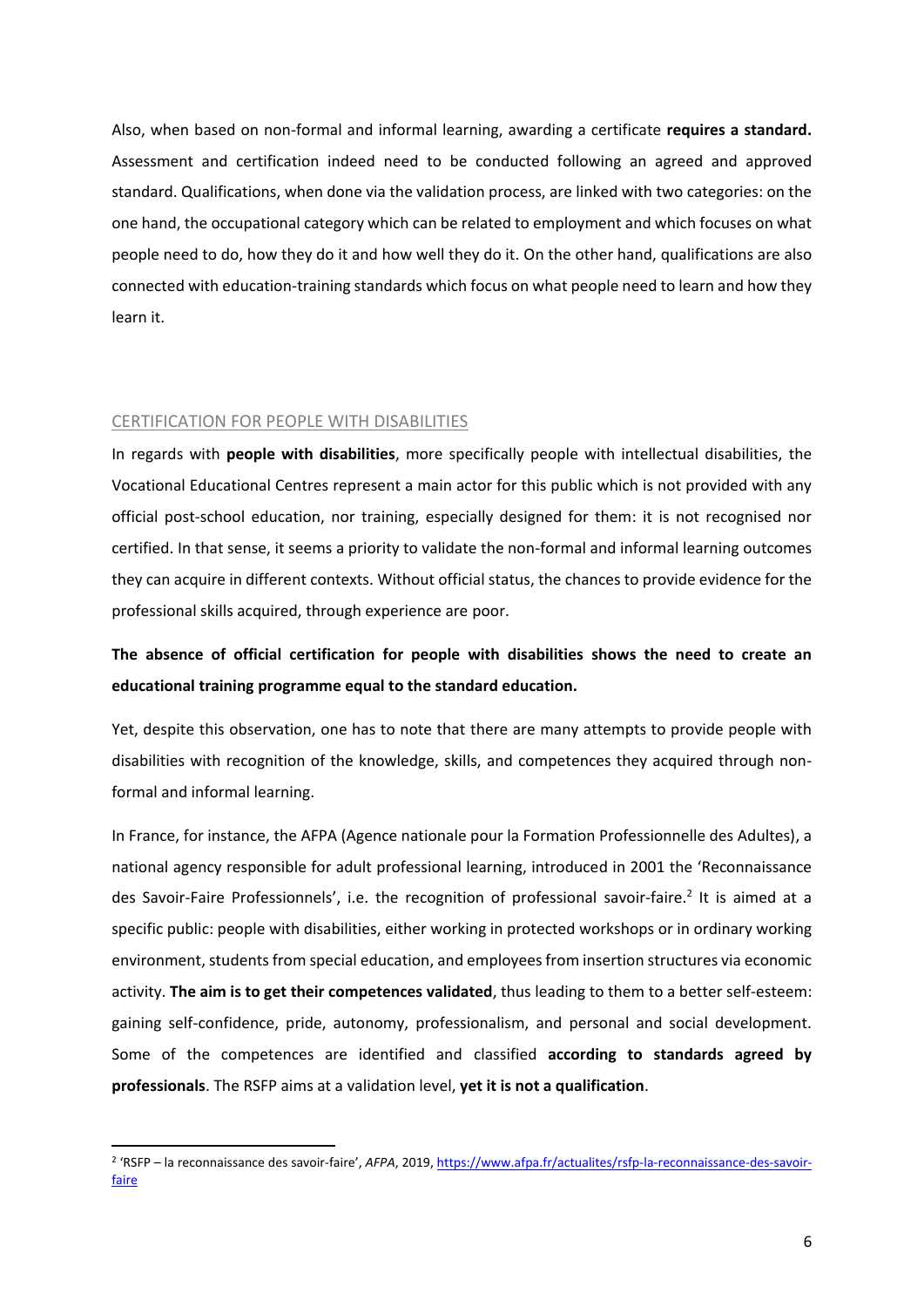# <span id="page-7-0"></span>**CHAPTER II**

# <span id="page-7-1"></span>State-of-Play in Italy, Spain, and Greece

## <span id="page-7-2"></span>ITALY

In Italy, the National Accreditation Body is designated by the government, in compliance with the European Regulation 765/2008, to ensure the competence, independence and impartiality of the certification, inspection and verification bodies.

The process of recognition of the competences acquired in non-formal and informal learning contexts started with the approval of the Law 92/2012 of labour market reform, followed by the D. Lgs. 13/2013, with the aim of designing a set of rules common to all competent Italian institutions. These regulations were put in place with the main aims of:

- − Articulating the validation and certification function in three distinct functional phases (identification, validation, certification).
- − Releasing an educational booklet.
- − Defining minimum requirements for the certification of qualifications and competences.
- − Defining the system standards necessary to ensure homogeneous and quality services everywhere.
- − Establishing a national Directory of education and training qualifications and professional qualifications, which constitutes the unitary reference framework for the certification of competences.

The legislative decree makes the new National Competence Certification System operational and aims to **highlight and develop the professional skills acquired not only at work but also in free time**, in order to promote geographical and professional mobility, favour the meeting between supply and demand in the labour market and increase the transparency of learning and the usability of national and European certifications.

Based on this decree, on 30 June 2015, an inter-ministerial decree (Ministry of Labour and Ministry of Education) defined the national framework for regional qualifications. It established:

1. a mutual recognition mechanism between **regional qualifications**,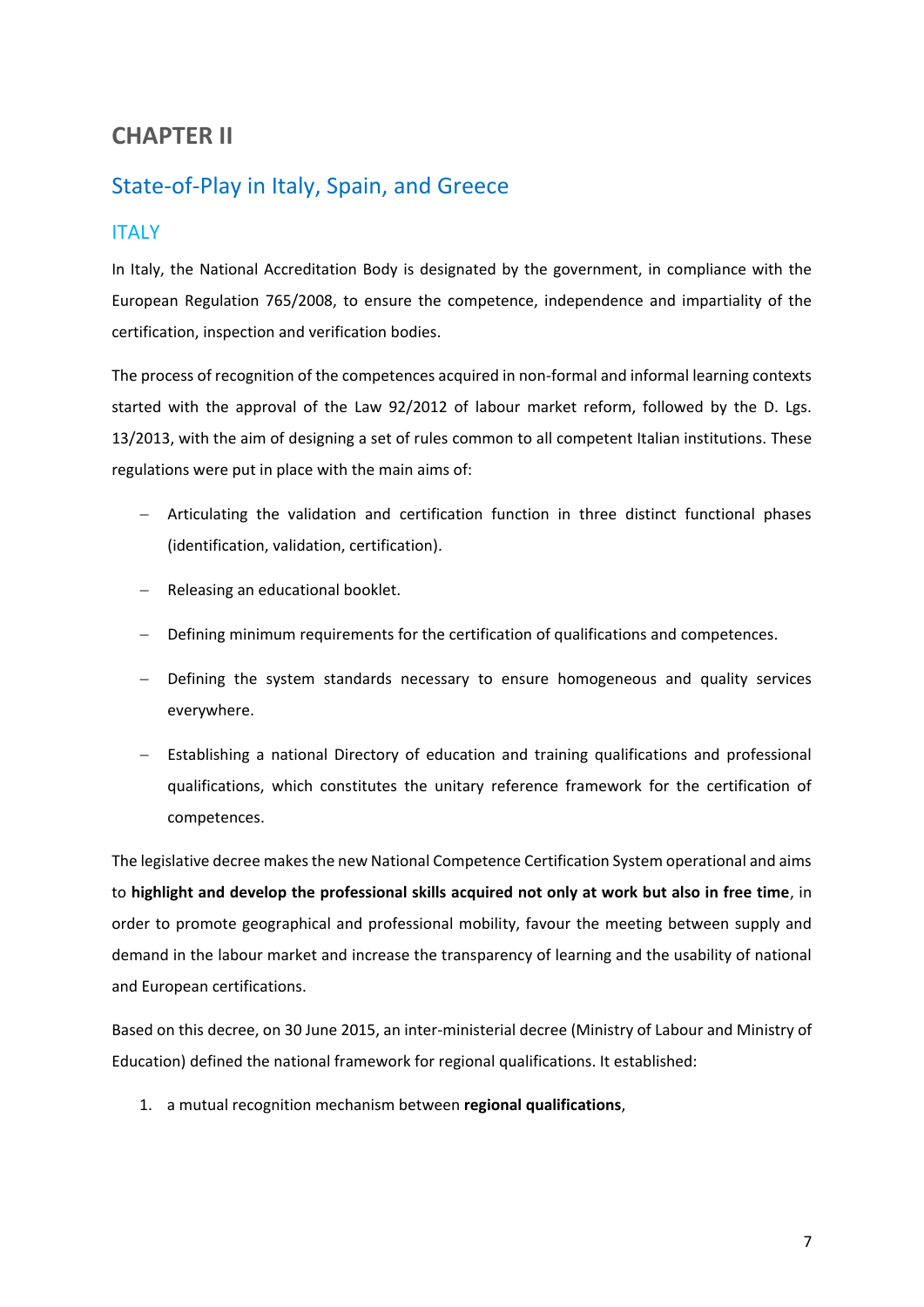2. process, certification, and standard system procedures for the **identification/validation services of non-formal and informal learning** and the certification of skills.

Finally, with the inter-ministerial decree (Ministry of Labour and Ministry of Education) of 8 January 2018, the **National Qualifications Framework (NQF)** was established as a tool for describing and classifying the qualifications issued within the framework of the National System for the certification of competences.

The NQF is the national device for referencing Italian qualifications to the European Qualifications Framework, with the function of linking the Italian qualification system with the systems of other European countries. It has the objective of **coordinating and strengthening the various systems** that contribute to the public offer of lifelong learning and of the services for the identification and validation and certification of skills.

# With regards to VET for **people with disabilities or for people with special needs**, **there are not any specific training paths.**

At the age of 14, young people, also people with disabilities (Medium-mild disability), make the choice between general education and VET: they have the right/duty to stay in education up to the age of 18 to achieve 12 years of education and/or a professional qualification.

At the level of upper secondary education, the following VET courses are offered:

- 1. **five-year programs (EQF level 4):** in technical institutes that provide a technical education diploma; in professional institutions, which provide a diploma in vocational education. The programs combine general education and VET and can also be carried out in alternation education. Graduates have access to higher education.
- 2. **three-year courses (VET Education and Vocational Training)** which provide a certificate of professional qualification (EQF level 3); usually most of PWD make this choice.
- 3. **four-year courses providing a professional technical diploma (IeFP) (EQF level 4).**

#### IMPLEMENTATION OF VALIDATION

In the partnership experience, it is fair to say that people with disabilities usually do not have the consciousness that validation of non-formal and informal learning can help them.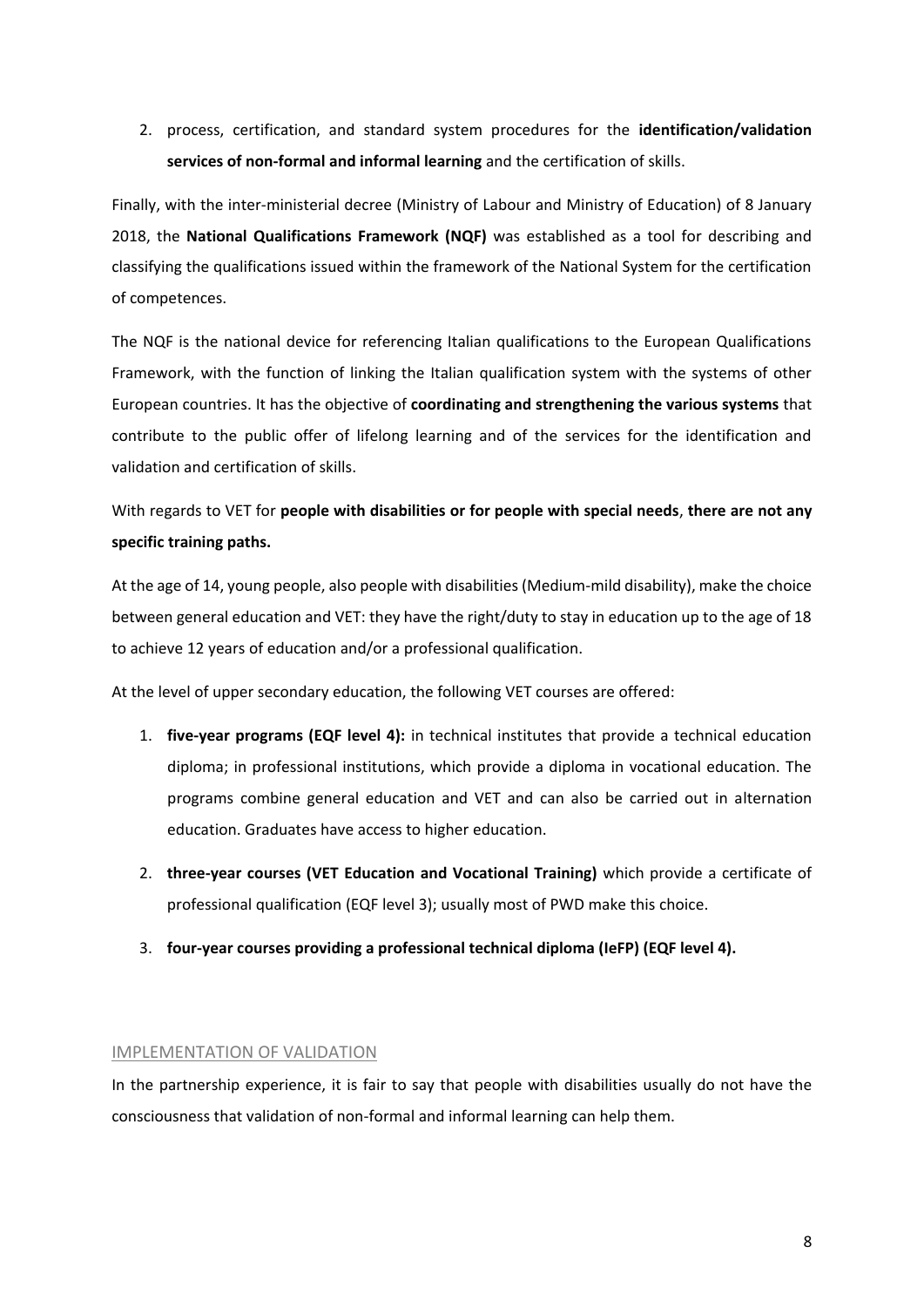However, validation of non-formal and informal learning can assert one's identity and improve selfesteem.

### COORDINATION OF STAKEHOLDERS

The stakeholders involved in the validation of non-formal and informal learning are the following:

- − The Ministry of Education
- − University and Research (MIUR) and the Ministry of Labour and Social Policies (MLPS) that define the general rules and common principles for the education and training system.
- − Regions and Autonomous Provinces that are responsible for VET programs and most apprenticeship programs.
- − Chambers of commerce, industry, and crafts
- − National bodies involved in the process of recognition of professional qualification.
- − Employment services
- − Socio-educational operators
- − Educational and training institutions/services
- Public bodies and private bodies accredited for the provision of employment services.
- − SIL (Labour Integration Service) from Public Body

SIL is composed of a team of "mediation operators" specifically trained for the accompaniment and support of people with disabilities and/or disadvantage social integration in work integration paths. It acts in conjunction with the specialized services of the Public Health System, with the Municipalities, with the Employment Centres and with the educational, training, and social Agencies of the territory. The SIL pursues the objective of labour integration assuming the method of personalized planning, different according to the needs of the people.

It offers:

- − Advice and guidance to assess the potential and/or aptitudes of the person in terms of autonomy, learning and to acquire basic rules for job placement.
- − Training in work situation through internship.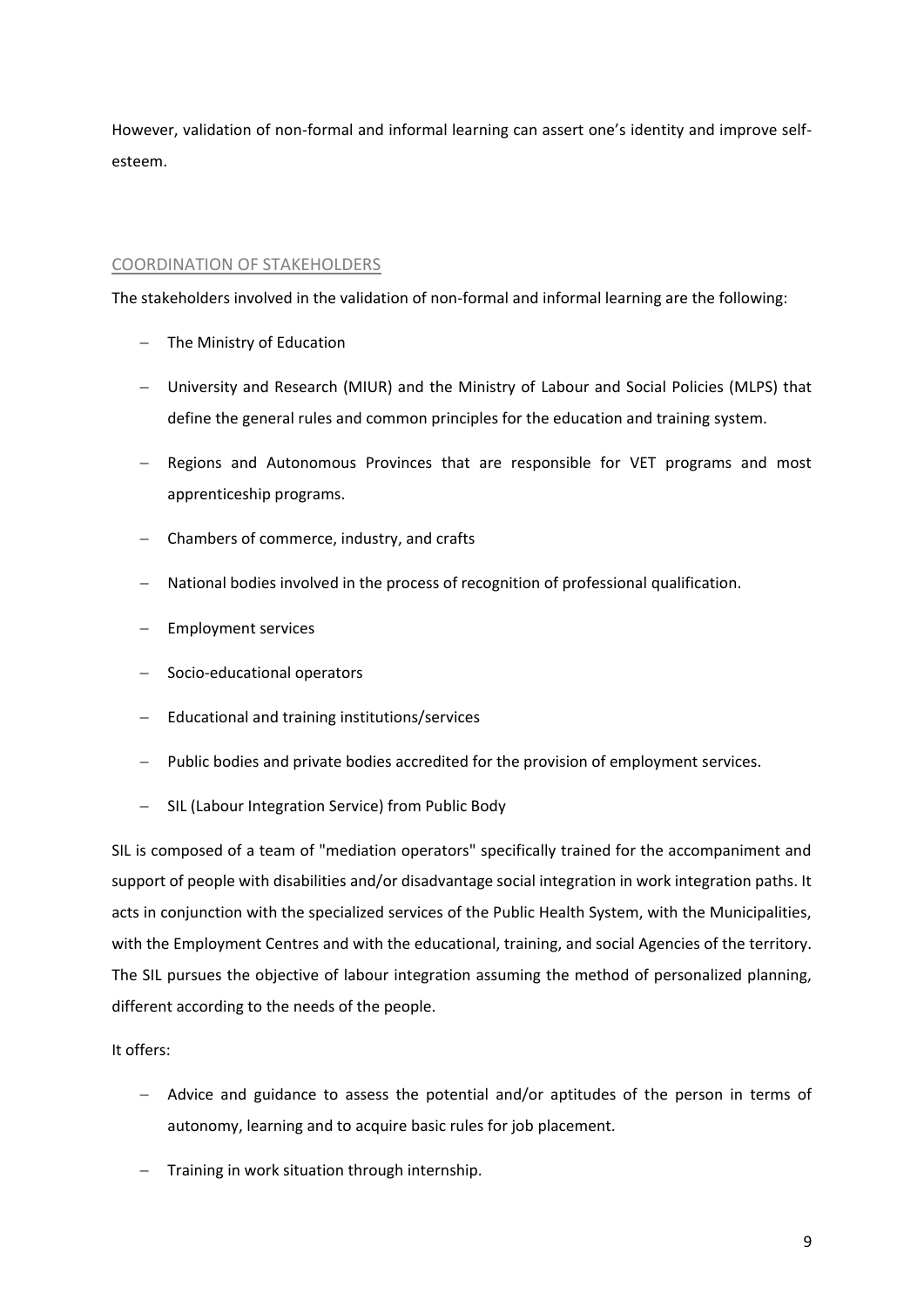- − Mediation in placement, to encourage the learning of specific work skills, the achievement and maintenance of a work relationship.
- − Maintenance of the workplace through monitoring and support in the workplace.
- − Promotion of information and awareness-raising initiatives.
- − Collaboration with the Employment Services for the purpose of an effective application of Law 68/99 also through participation in the Provincial Technical Committee required by the law 68/99.
- − Joint participation with the various local subjects, in the realization of projects financed by the Region, by Foundations, and private Organizations by the European Union for the financing of innovative actions and for the dissemination of new practices.

Often, coordination of stakeholders is not easy, even though SIL strives for better cooperation.

### ACTORS INVOLVED:

Normally these profiles are involved in validation program with PWD:

- − SIL "mediation operator" which accounts for the accompaniment and support in work integration paths, monitoring and support in the workplace, advice, and guidance to assess the potential and/or aptitudes of the person in terms of autonomy, learning and to acquire basic rules for job placement, analysis of the job application and identification of possible tasks, selection of the job offer to identify the profiles suited to the companies' needs.
- − Technician/teacher/educator who is responsible for the acquisition of transversal skills by training.
- Public Body/Municipality mediator as responsible of PWD's general project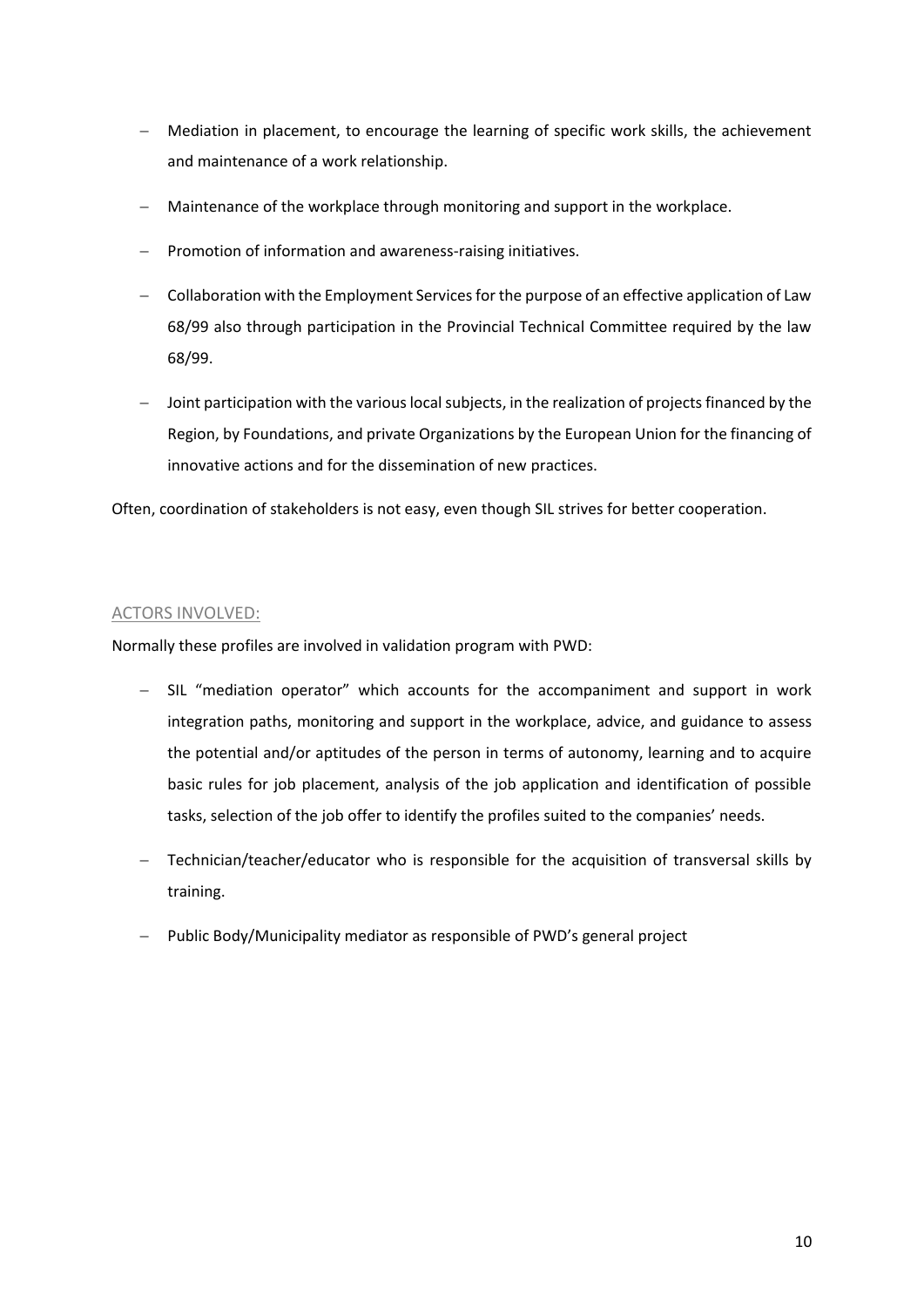### <span id="page-11-0"></span>**SPAIN**

In the education system in Spain there is a big offer of VET programs. However, the majority of them are not accessible for PWD (especially for those with intellectual disabilities). Most of the PWID are not able to comply with requisites or access criteria.

Focusing on vocational education of PWID or people with special needs, in Catalonia there are currently only 3 specific training itineraries (named IFE – *Itineraris Formatius Específics*) aimed at students between the ages of 16 and 20 (during the calendar year that begin the itinerary) with special educational needs associated with a mild or moderate intellectual disability that are not able to follow ordinary VET programs.

These specific VET itineraries are:

- − Assistant in Animal Healing and Green Spaces
- − Assistant in Sales and Customer Service
- − Assistant in Maintenance of Sports Facilities

This initiative started only a few years ago. The opportunities of vocational training for PWID are mainly offered by organizations providing **employment services and other services for PWID**. In this context, **service providers have an important role** in offering opportunities for non-formal and informal learning.

In Catalonia, the different service providers that offer vocational training need to be authorized (with a process of homologation according to regulations criteria<sup>3</sup>):

- − Accreditation of classrooms and spaces where the training takes place.
- − Accreditation according to training specializations<sup>4</sup> (in terms of contents, materials, number of students, etc.). For each specialization it is required to present a project. There is a catalogue (list of) professional specializations (based on the Spanish Public Employment Service - SEPE catalogue).
- − Accreditation of teacher / trainer. Verification of the fulfilment of some requirements in terms of experience, degrees, etc. It varies depending on each specialization.

 $3$  Regulations regarding the accreditations and register of entities that give vocational training:

<https://serveiocupacio.gencat.cat/ca/entitats-i-proveidors/eines-i-recursos-per-les-entitats-de-formacio/registe-inscripcio-i-acreditacio/> <sup>4</sup> Catalogue of training specializations[: https://www.oficinadetreball.gencat.cat/socfuncions/CercarEspecialitats.do](https://www.oficinadetreball.gencat.cat/socfuncions/CercarEspecialitats.do)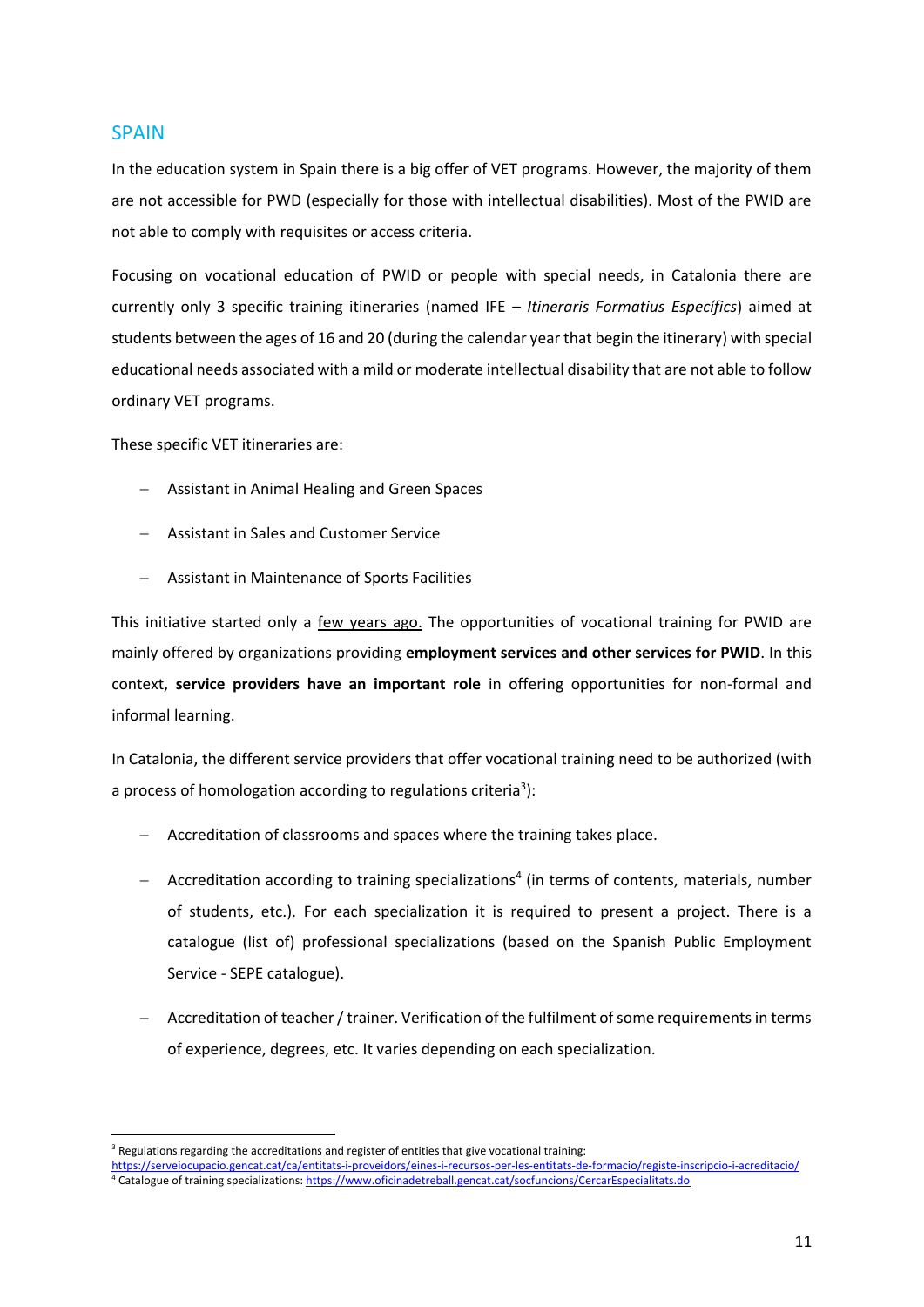In Catalonia there is a prioritization list **targeted to vulnerable groups or groups with low qualifications**. In fact, there is a prioritization list by territories. The entities that give training for PWDI can be only accredited to give professionalism certificates at Level 1 (note that the catalogue contains not only programs, duration, etc. but also the level and if it is linked to a professional certificate, it contains the specific regulation). It is known under the name of FOAP<sup>5</sup> – *Formació d'Oferta en Àrees Prioritàries, Training Offer by Priority Arees*)

The organizations can choose (according to their capabilities and preferences) to be accredited or to enter into the register without being accredited. This lets to two types of entities:

1. **Accredited training centres or entities**: that provide training aimed at obtaining the certificate of professionalism, and that meet the requirements established in the specific regulations of each certificate (and those that Public Employment Service of Catalonia – SOC can establish in a complementary way).

If the accreditation is requested to teach the courses of certificates of professionalism, the technical staff of SOC, before resolving the application, will conduct a visit to verify if the centre or the institution has the spaces and facilities necessary to impart it.

2. **Registered training centres or entities** are those entities that provide training not conducive to the acquisition of certificates of professionalism and that meet the requirements established by the SOC.

If registration is requested to provide training specialties not aimed at obtaining certification of professionalism, this presentation includes the responsible declaration of having sufficient facilities and human resources that guarantee the training, both theoretical and practical. Likewise, it is necessary to present the accreditation the corresponding fee payment that qualifies to start the activity. This means the entrance into the register of training entities, notwithstanding the subsequent supervision of compliance with the requirements.

On the other hand, and in relation to the different programs reported in the Catalan system, *Acredita't*  is based only on the experience, not on the training itself. This program has also some lines for PWID, and it is based on the accreditation of competences only by experience.

<sup>5</sup> FOAP[: https://serveiocupacio.gencat.cat/ca/soc/ambits/formacio-professional-per-a-locupacio/formacio-doferta-en-arees-prioritaries](https://serveiocupacio.gencat.cat/ca/soc/ambits/formacio-professional-per-a-locupacio/formacio-doferta-en-arees-prioritaries-foap/)[foap/](https://serveiocupacio.gencat.cat/ca/soc/ambits/formacio-professional-per-a-locupacio/formacio-doferta-en-arees-prioritaries-foap/)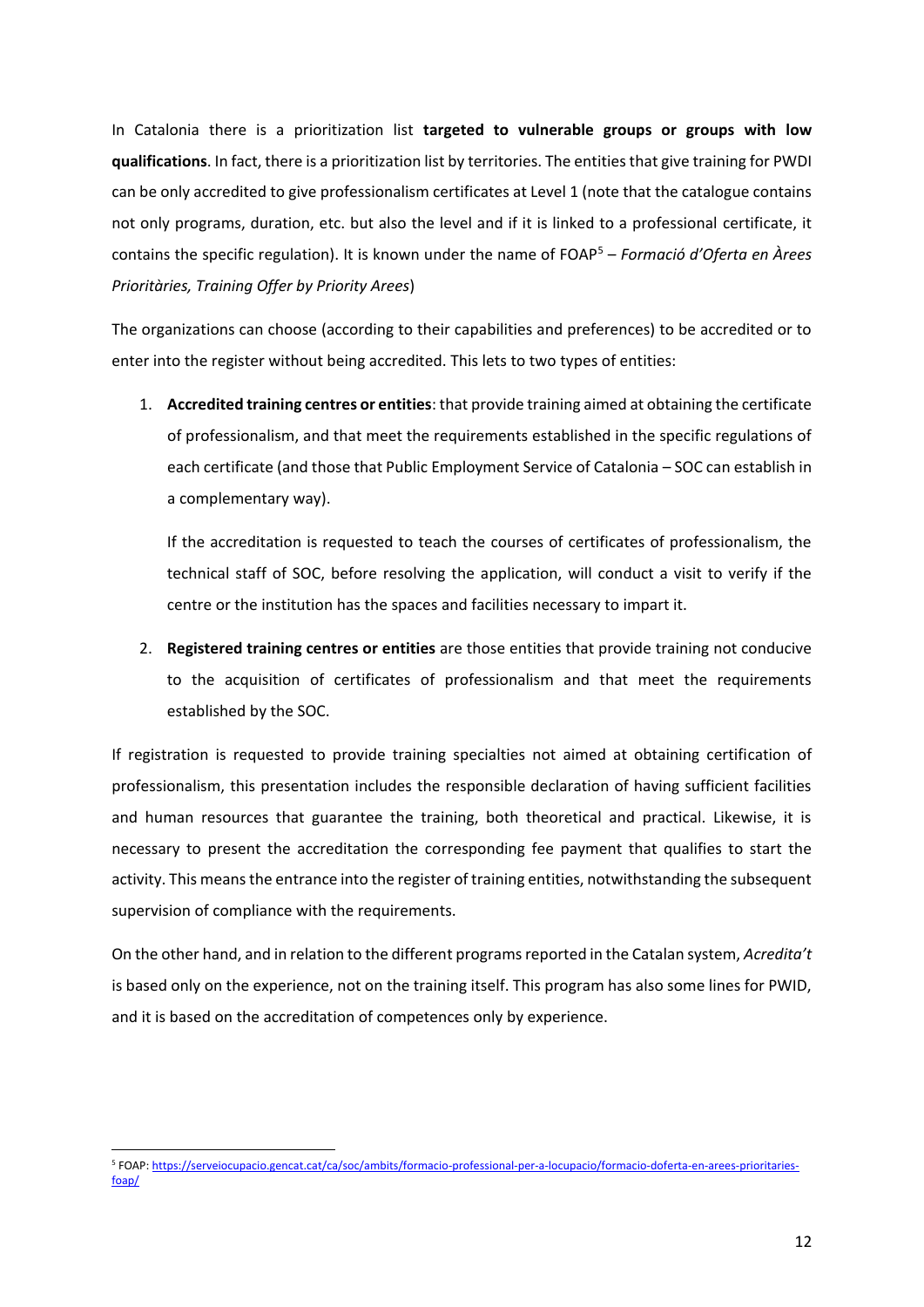### IMPLEMENTATION OF VALIDATION

PWID usually **do not have many aspirations to obtain qualifications**, they give little importance to professional career. The feeling sometimes is that they have already resigned due to difficulties and barriers.

Normally, the courses / trainings when managed by the entities like service providers are linked to inclusion itineraries. This approach the **most appealing** to PWID, that is, **when the training is linked to a job placement program** (and supported employment program). Training is usually the first step in the labour inclusion itinerary, and the job placement is the main objective, more than to obtain a titles or diploma.

There is a need of recognition for a better self-esteem and asserting one's identity. Most people with disabilities like to be recognized by the training they have done.

Moreover, during the trainings and from the very beginning of them, participants learn and work on transversal skills. These helps a lot to strengthen their self-knowledge, responsibility, initiative, communication, among others.

Currently the only option to access formal VET is through IFE itineraries. But as abovementioned there are only 3 options and in only few places. This is a program addressed to 16-20 years old people with special needs. For example, in Girona, at the moment there is a secondary school giving one IFE.

Once you reach the age of 20 years-old there is no formal option of accessing a VET program. The options are **non-formal or informal education through inclusion and employment programs given by service providers and entities of the third sector.**

Lastly, the majority of our vocational trainings are linked to a labour inclusion itinerary as supported employment is absolutely necessary for most PWID.

#### COORDINATION OF STAKEHOLDERS

#### **Stakeholders involved in the validation process:**

− Public Employment Service of Catalonia (SOC) – Employment Department (Catalan Government). This organism is the one responsible for the accreditations of organizations and certificates of professionalism.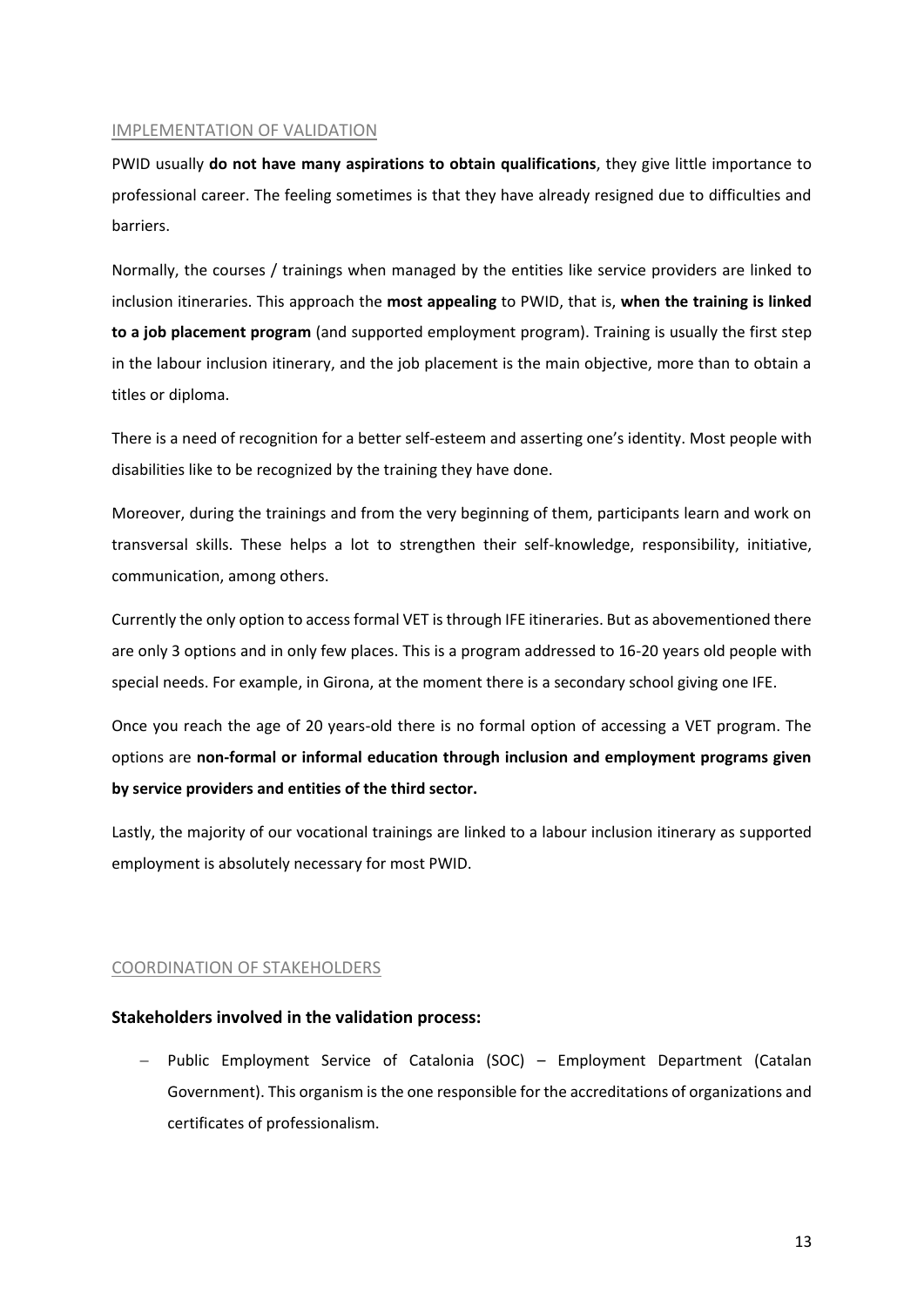- Employers specially for the internships, in case that the VET programs comprise them. most training itineraries of the Catalogue there are internships – in fact on the paper there are free of choice, but the organizations that receive funding for giving trainings they are committed to find internships for a determined number of students. Moreover, in most programs with public funding (i.e., SIOAS, FOAP) required letters of support from companies and employers.
- − Accredited training entities
- − Registered training entities
- − Service providers of PWID that provide guidance and training programs (or other accredited and registered organizations)
- − Institut Català de Qualificacions Professionals ICQP (Catalan Institute of Professional Qualifications): we guessed that is the main institution, above SOC. So, there might be a coordination between ICQP and SOC (but we are not familiar with it, should be validated). So that, there is a collaboration between Employment (SOC) and Education (ICQP).
- − Consell Català de Formació Professional –The Catalan Council for Vocational Training is the consultative and advisory body on vocational training, not binding, of the Catalan Government, with the participation of the business organizations, trade unions and public entities involved, with respect to all the vocational trainings, regulated and non-regulated, assigned to the Education Department.

Moreover, besides Employment and Education, there are other departments and areas involved, in order to provide support, we received users for different services:

- − EAP (Equip atenció persones especials dificultats, team of professionals at schools and secondary schools to support people with special needs) – education level.
- − SEMSDI (Mental health network) Health level
- − Municipal social services social services level

The core of the action is normally the organization or centre giving the training. There is always a tutor (coach) that connects the participant with all the resources.

Regarding the coordination of the stakeholders, this is managed in Catalonia, but it still needs work in its coordination and particularly in adapting the trainingsto the needs of the companies, while keeping the interests of the users.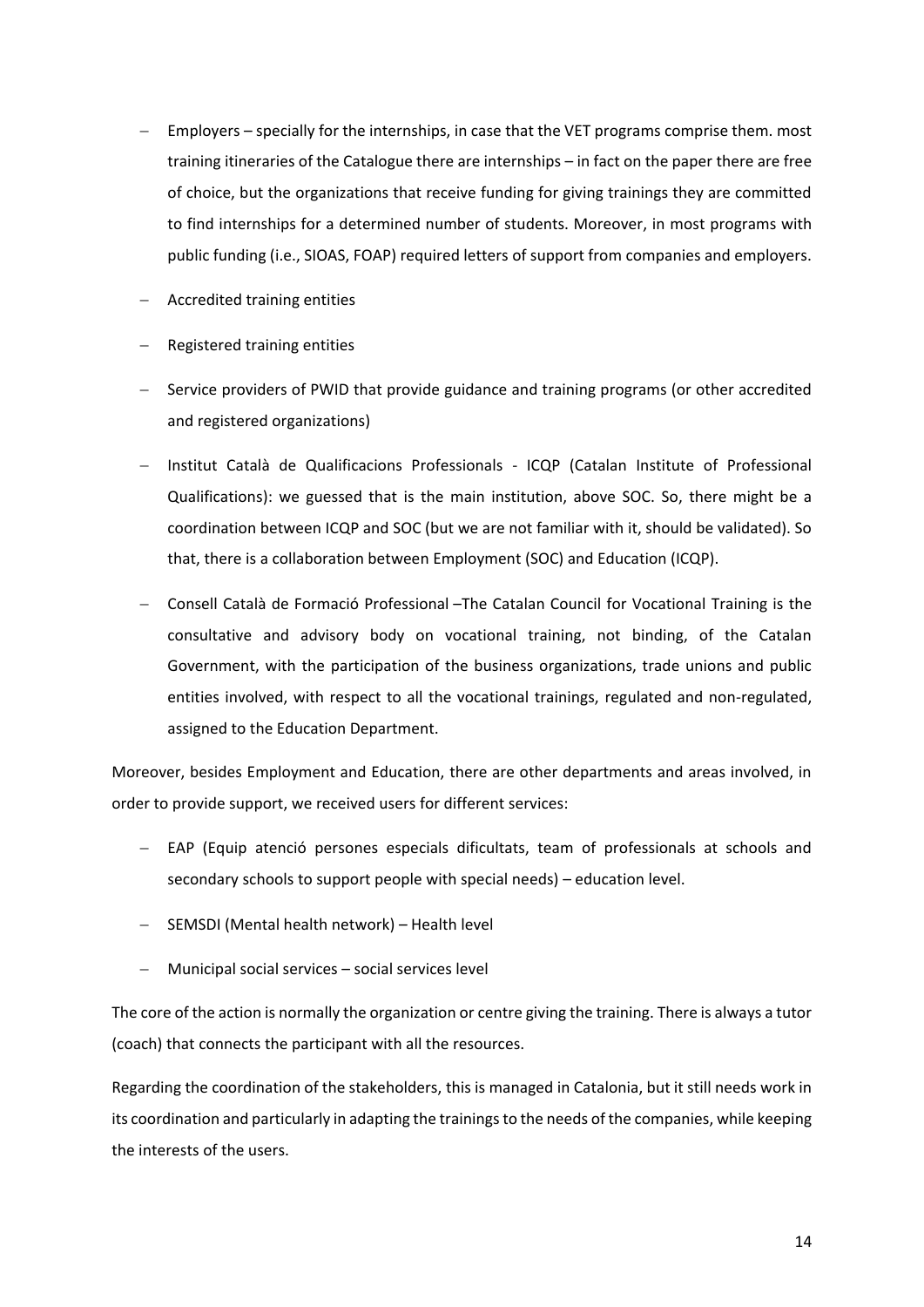## ACTORS INVOLVED

Generally, for the itineraries offered in supported employment programs (comprising vocational training) there is a team consisting of:

- − Tutor (transversal training, more geared towards cross-disciplinary skills, and guidance for people at the job search level)
- − Technical trainer / teacher (activity specialist, professional of the specialization)
- − Prospector (connects job market opportunities with the person)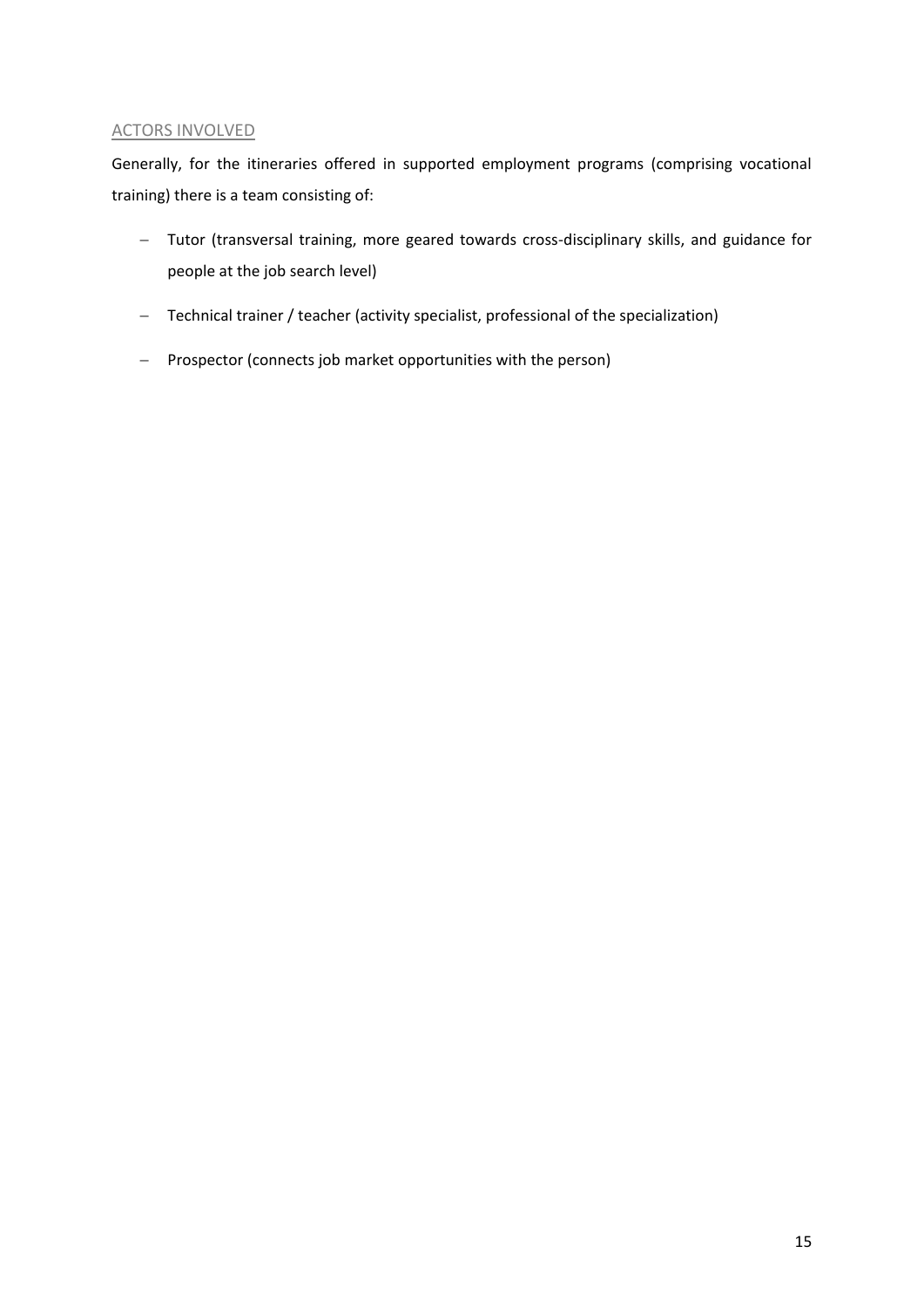### <span id="page-16-0"></span>**GREECE**

In Greece, there is currently **no comprehensive national framework for the certification of nonformal education and informal learning.** However, EOPPEP<https://www.eoppep.gr/index.php/en/> (JMD 119959/H/20.10.2011 and [Law 4115/2013\)](https://bit.ly/J77ooZ) is the National Organisation for the Certification of Qualifications and Vocational Guidance, an all-encompassing statutory body investing on better quality and more efficient and reliable lifelong learning services in Greece. EOPPEP operates under the supervision of the Minister of Education, Research and Religious Affairs and is seated in Athens. It has derived from the amalgamation of three national bodies, all under the supervision of the same Ministry: The National Centre for the Accreditation of Lifelong Learning Providers (EKEPIS), the National Organisation for the Certification of Qualifications (EOPP) & the National Centre for Vocational Guidance (EKEP). The newly established (2011) national authority corresponds to the pressing need of creating and maintaining a holistic and interrelated policy framework for the development of lifelong learning and certification of qualifications in Greece, linking with the open market and responding to the needs of the citizens. Their mission is geared towards linking VET with labour market needs, upgrading people's occupational qualifications, reinforcing their employment perspectives, and strengthening social cohesion. EOPPEP develops and implements the National Accreditation and Certification System for non-formal education, including initial and continuing vocational training and adult education, and provides scientific support to Vocational Guidance and Counseling services in Greece.

More analytically, EOPPEP aims at quality assurance in:

- − **Inputs:** accredited Providers implementing VET programs, developed upon accredited standards & specifications, based on accredited occupational profiles, employing accredited Trainers for Adults, with the aid of accredited Support Services Professionals for socially vulnerable groups.
- − **Outputs-learning outcomes:** accredited knowledge, skills and competences acquired via nonformal & informal learning pathways and certification of qualifications.
- − **Vocational guidance & counselling services:** viable services & tools for supporting citizens of every age, as well as educational information tools according to the latest ICT applications.

Greece's participation in a survey of adult skills organised by the Organisation for Economic Cooperation and Development (OECD) with the support of the European Commission was launched on 31 March at the Mapping skills shortages, planning the future, conference in Athens.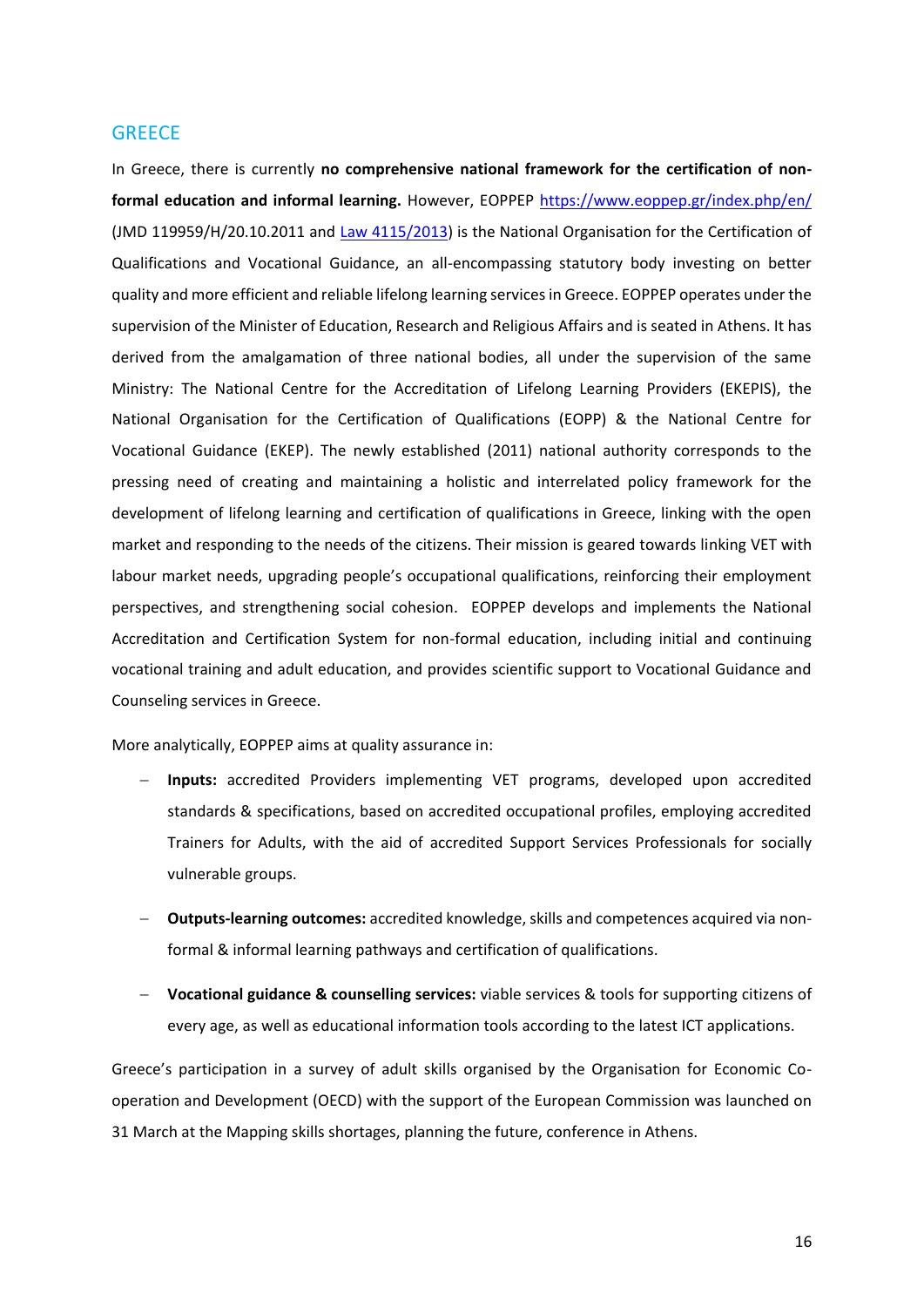The survey, known as 'survey of adult skills' (PIAAC), assessed the level of proficiency in key foundation skills among approximately 5.000 adults and the extent to which these skills are used in the workplace.

The initial results from all the countries in the first round were published in October 2013. Skill development and lifelong learning fall markedly with age. This is worrying for Greece and some other European countries, which have an ageing workforce that needs to keep up with technological and organisational developments.

There is not currently accreditation of non-formal and informal training focusing on people with disabilities. These people are not excluded from procedures aimed at the general population, but these procedures are not adequate for them to follow. The luck of any references pertaining to the validation of non-formal and informal learning, focusing on people with disabilities, in the equivalent official CEDEFOP pages that follow, is indicative of the luck of policy concerning this issue.

#### IMPLEMENTATION OF VALIDATION

The relevant law (4547/18, articles 88 and 89)) has only recently changed, leading to the accreditation of qualifications for some professions (e.g., pertaining to Vocational Training Institutes – IEK) by EOPPEP. There is no response to the interest of people with disabilities since there are no procedures adequate for them.

The certification (or lack of it) can definitely affect people with disabilities' **self-esteem**. Accreditation will lead to professional rights; thus, it **will lead more easily to the free labour market**.

In Greek society, a fundamental fact that characterizes it is the need of a young or older employee to own a degree – certification that bears the statement of their proficiency in a particular expertise. It is **difficult for an employee to be trusted by their employer, unless they have a certificate that proves the fact they have been trained in this field and that they are able to perform tasks pertaining to this field**. This is a mentality that has flourished for decades and Greek family has invested a great amount of money and effort in order to see their children entering a university or a technological school.

### **Policies in the Greek context**

In Greece, a great number of laws have been established by the Ministry of Education, Research and Religious Affairs over the last 50 years regarding special and inclusive education.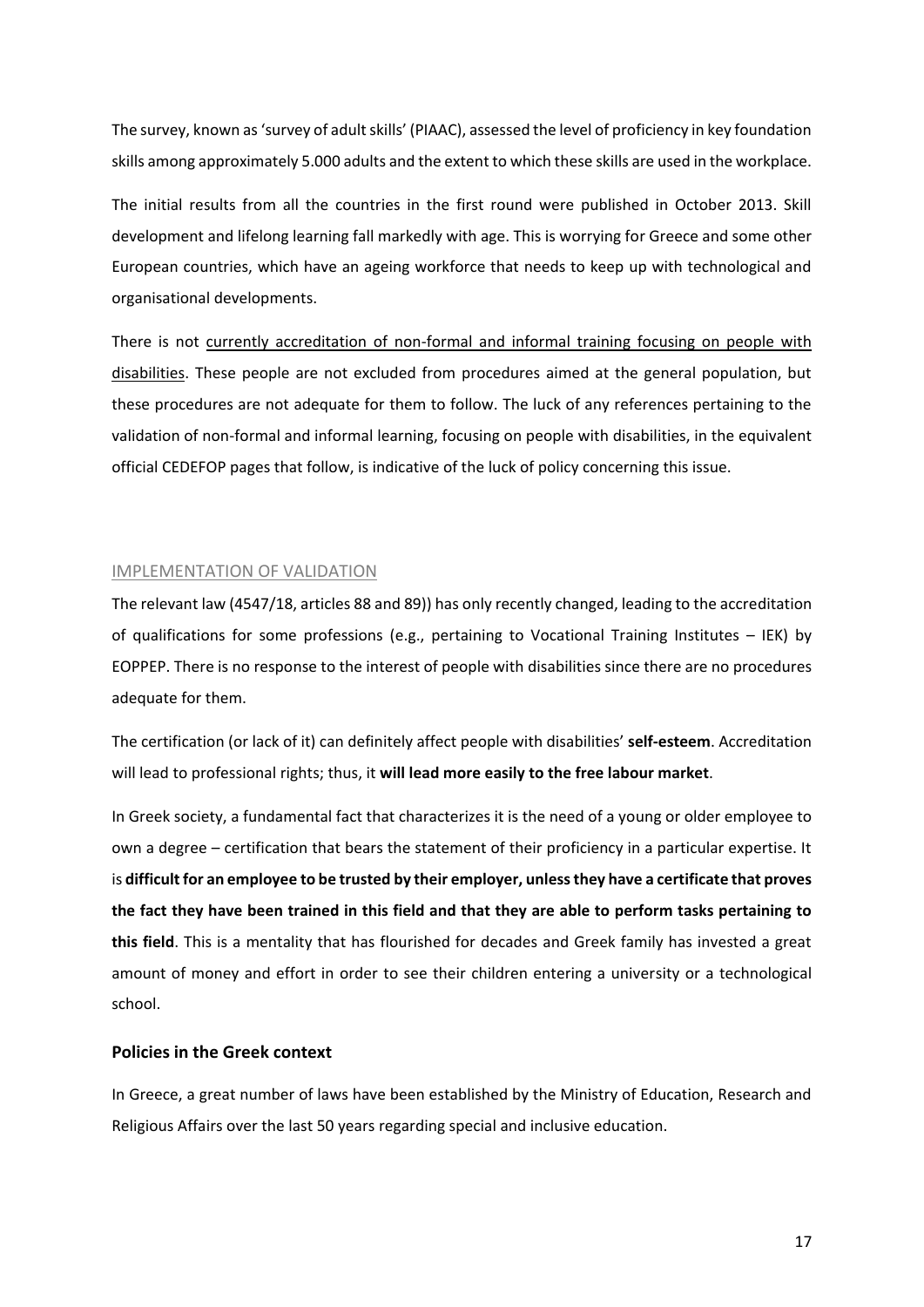Law 3699, established in 2008, declared that free, compulsory and upgraded education will be available to each person with SEN (Special Educational Needs) at any educational level (Official Gazette of the Hellenic Republic, 2008). According to this Act the implementation of the principles **of "designing for all",** which targets at ensuring accessibility of students with SEN, is compulsory during the designing of interventions or the choice of equipment (Official Gazette of the Hellenic Republic, 2008, p. 281). In this law K.D.A.Y. are renamed as Diagnostic, Assessment and Support Centres (known as K.E.D.D.Y.) for students with SEN. The main change that this law brought is the improvement of the interdisciplinary teams that staff K.E.D.D.Y. and are responsible for diagnosing students with SEN and designing, along with their teachers, the most appropriate interventions (Karamitopoulos, 2015).

This law indicates **that students with mild SEN can be educated in general schools**, having three options of support (Official Gazette of the Hellenic Republic, 2008). The first option is to attend a regular classroom and be educated by the classroom teacher who will be in constant cooperation with K.E.D.D.Y. and the general or special school advisors in order to support them effectively (ibid.). The second option indicates that students with an official diagnosis from K.E.D.D.Y. can attend a regular classroom having parallel support from a specialist teacher (ibid.). The last option is the partial withdrawal to special organised integration units located within the school where students with or without official diagnosis from K.E.D.D.Y. can attend (Soulis et al., 2016). Integration units are also described in international literature with other terms, such as "inclusive classes" or "resource rooms" (Anastasiou and Polychronopoulou, 2009). Students with severe special needs have to be educated in different settings than that of a mainstream classroom that is, **in special schools or even at home** in cases of severe health problems that prevent them from attending school (Official Gazette of the Hellenic Republic, 2008).

The most recent law 4368 (2016), **highlighted the need for implementing inclusion in Greek schools.** Specifically, article 82 promotes inclusive education by underlying the need for educating all students in mainstream classrooms implementing programmes that would meet the needs of both mainstream and special schools' learners (Official Gazette of the Hellenic Republic, 2016).

Evidently, Greece strives to keep up with the international standards regarding inclusive education and promote core inclusive values such as equity and acceptance of diversity of every student (Tsakiridou and Polyzopoulou, 2014; Kitsou, 2015). Nevertheless, Greece is still in **an initial stage regarding inclusion since it is not being understood appropriately in Greek context** (Tsakalou et al., 2018). Literature indicates that the existing legislation endeavours to establish inclusion within an education system and a school culture which are unprepared to welcome it (Symeonidou and Pthiaka, 2014). Indicatively, the terms used in the law 3699/2008 regarding inclusion are quite vague and non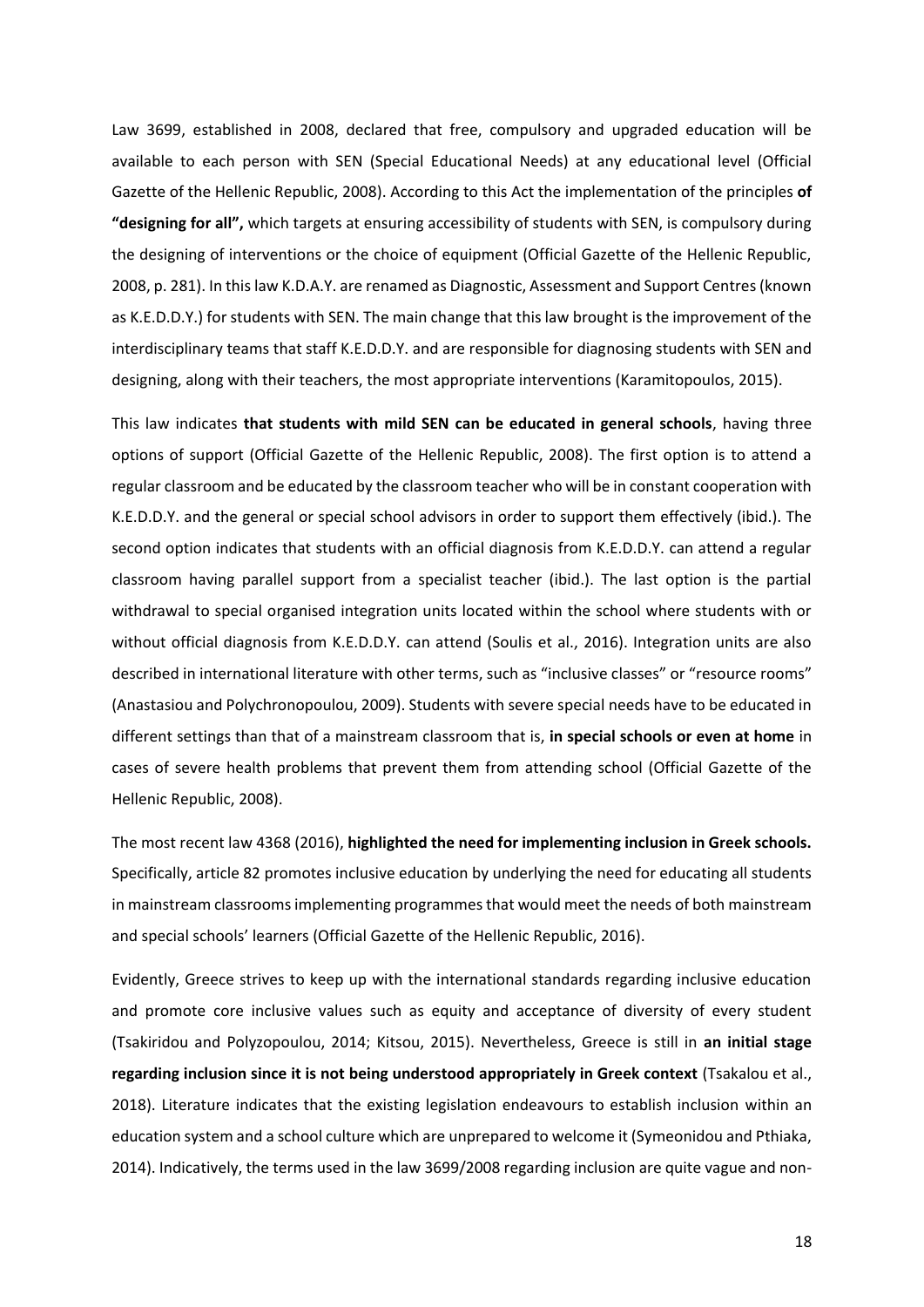systematic (Lampropoulou, 2008; Tsakalou et al., 2018). This law prioritises diagnosis, by inserting several medical specialties in the special education structures, while the educational intervention is underestimated, since the educators receive resignedly the decisions of K.E.D.D.Y. specialists (Lampropoulou, 2008). Thus, students are determined based on their pathology rather than their educational needs or strengths (ibid.), and apparently, there is a general medical orientation (Lampropoulou et al., 2005).

There is a great confusion regarding the meaning of inclusion, which arose from the inclusive policy documents, where the meaning of inclusion was quite vague (Tsakalou et al., 2018).

#### **CHALLENGES**

Evidence suggests that the Greek **education system and curricula** impede teachers from implementing inclusion (Coutsocostas and Alborz, 2010). The school curriculum is compulsory and the same for every school and requires all teachers to strictly follow it (Vlachou, 2006). The inflexible curriculum, along with its highly exam-oriented philosophy, prevents teachers from taking initiatives and urges them to use traditional teaching methods (Zoniou-Sideri et al., 2006). This results in having **a teacher-centered education system which focuses on the covering of the curriculum and the exams**. The latter are usually accompanied by outdated ways of assessment, encouraging "rote learning and memorisation" (Tsakalou et al., 2018, p.7) and high competition among students (Zoniou-Sideri et al., 2006).

Probably the most crucial challenge **is the lack of funding** as schools and teachers are not provided with the appropriate infrastructure for implementing inclusion (Koutrouba et al., 2008). Greek schools are not well-equipped in order to accommodate and support every student (Anastasiou and Polychronopoulou, 2009).

Another challenge is the lack of appropriate training regarding the inclusion and support of students with SEN. Inclusion needs **ongoing and systematic training in order to be implemented**, which is not provided to them. Literature highlights the fact that Greek teachers are willing to enact inclusion in their classrooms, however they do not receive any relevant training (Koutrouba et al., 2008). This lack of training makes them have low self-efficacy since they feel completely unprepared to welcome a brand-new concept such as inclusion and sometimes this leads them in forming negative perceptions towards inclusion (Tsakiridou and Polyzopoulou, 2014).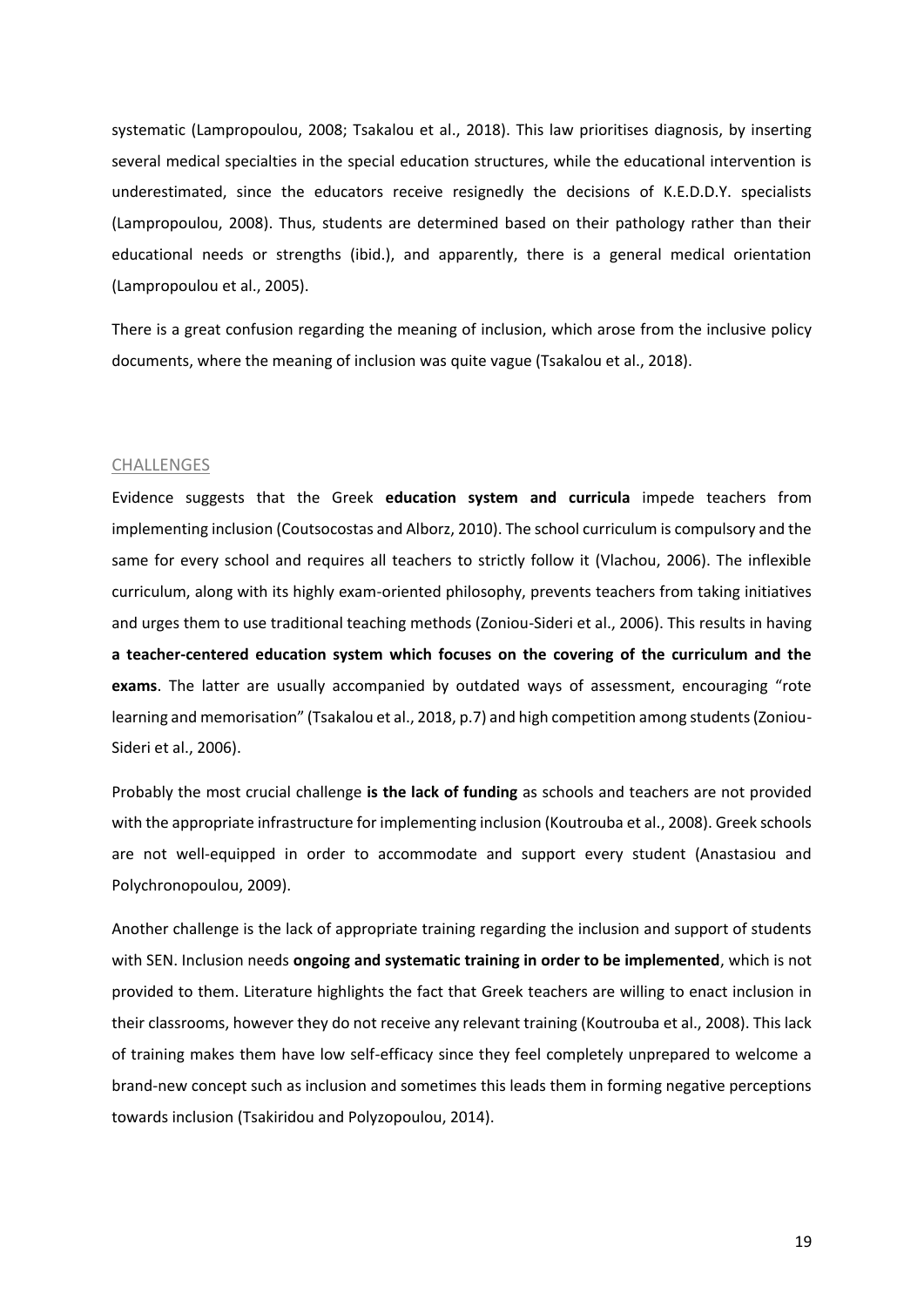#### RECOMMENDATIONS

At first, schools have to be **reformed in such ways that they will correspond to the needs of every student** (Angelides and Stylianou, 2011). This means that new infrastructure has to be created and schools have to be financed sufficiently in order to acquire special equipment that will accommodate students with disabilities and will help teachers in creating more inclusive environments (Koutrouba et al., 2008).

The Greek education system has to become **more flexible** so as to provide teachers with the chance of taking initiatives and critically examine which are the most appropriate ways to deliver the teaching material based on the needs of every student (Koutrouba et al., 2008). Having more flexible curricula the education systems' philosophy **will become less academic-oriented** and will allow teachers to provide all of their students with a more holistic education which will focus on social-emotional development except for the cognitive (Farrell et al., 2007).

Thus, the Ministry of Education, which is completely responsible for education issues, has to implement training seminars with experiential character, so as to update all mainstream secondary teachers regarding the needs of students with SEN and equip them with the appropriate strategies to include them effectively (Koutrouba et al., 2008; Coutsocostas and Alborz, 2010).

In order for schools to improve and for teachers to achieve effective cooperation and implement inclusion, as discussed above, it is essential to practice the plan of distributed school leadership (MacBeath, 2006; Obiakor et al., 2012). Teachers cannot make it if they do not share the responsibilities within the school context. When few people take responsibility for leading the school and implementing inclusion, then mistakes are more possible to happen, as the way that few people think creates an environment of inflexibility (Hargreaves and Fink, 2003; Harris, 2008; Harris and Spillane, 2008). Thus, according to distributive leadership the school staff has to be provided with the chance to participate in decision-making and undertake leading roles in several sectors within the school community to ameliorate the function of the school regarding the implementation of inclusive policies (Savva and Angelides, 2011).

Common understandings and shared values regarding inclusion have been proved to be key elements for the effective implementation of inclusion (Curcic et al., 2011). Unluckily, the Greek policy documents do not display a clear meaning of inclusion, which results in a generalised confusion depicted in teachers' different understandings and practices regarding inclusion (Tsakalou et al., 2018). Hence, it is essential that inclusive policies become clearer regarding the meaning of inclusion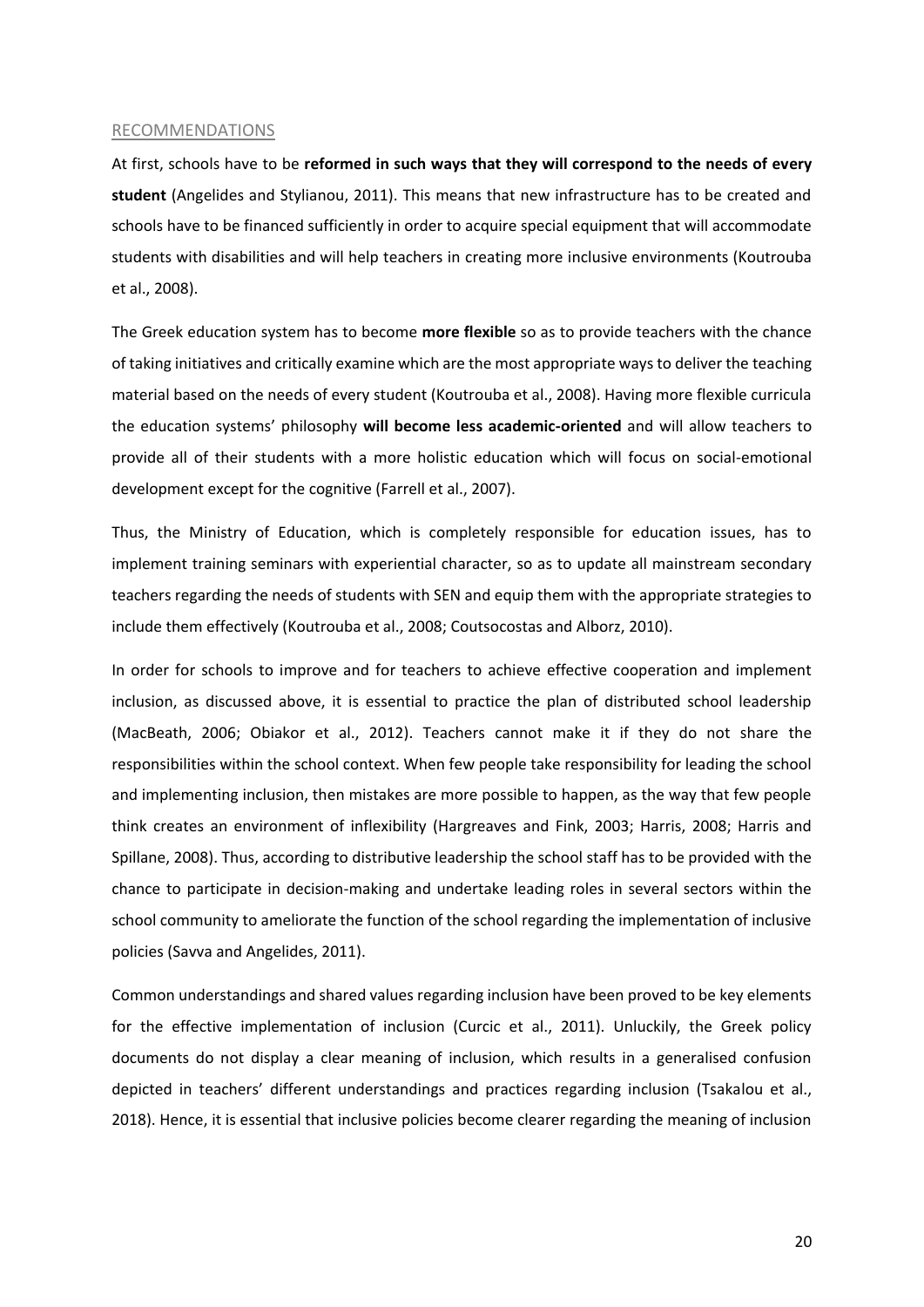and the practices that have to be followed for its effective implementation, helping this way, school members to follow a common route towards inclusion (Ainscow et al., 2012).

Moreover, certification increases the chances of people with disabilities to find a job. Beneficiaries, who graduate from "Margarita" or other similar entities, only take a written confirmation for their participation in "Margarita's" activities that does not correspond to a certification of their professional skills they have acquired.

People with intellectual disability who wish to **continue their education after completing their studies in special schools in order to acquire professional skills have the following options**. They can be either enrolled in one of the 8 Public Technical Vocational Schools (TEE) or one of the 16 Specialized Vocational Education and Training Workshops (EEEEK). By graduating from the EEEK, the person has a certificate - degree equivalent to the High School Certificate, but this does not allow them to continue studying at the High School. They also receive a Level 1 Vocational Training Certificate.

People with intellectual disability **can also join classes offered by professional workshops established by NGOs and parent's associations**. These workshops provide education services outside the national education system. They were established as private-law legal entities on the initiative of parents and sometimes with the subsidy of the State or, since 1981, with the support of the European programs. Their role is to provide programs for the assessment of people's skills, educational support, programs to promote self-care, independence, and social integration of people with disabilities, as well as vocational training and professional rehabilitation programs. The terms and procedure for the integration of individuals into these workshops are determined by each centre separately. Each centre also decides on the professionals it needs for staffing, which may be psychiatrists, psychologists, social workers, special pedagogues, occupational therapists, speech therapists and craftsmen.

Another model of occupational rehabilitation is that of supported employment, implemented in particular by VTC "Margarita" and "Theotokos Foundation".

Non-governmental organizations providing vocational training and rehabilitation programs for people with disabilities also assess the progress of their graduates, **based on each person's professional skills, behaviour, consistency, and professional consciousness**. These evaluations can give a full picture of the promotion of an individual in the open labour market. The assessments are complemented by the internship stage, where the graduate participates in a training course on career guidance, problem solving in the professional environment and professional diligence.

21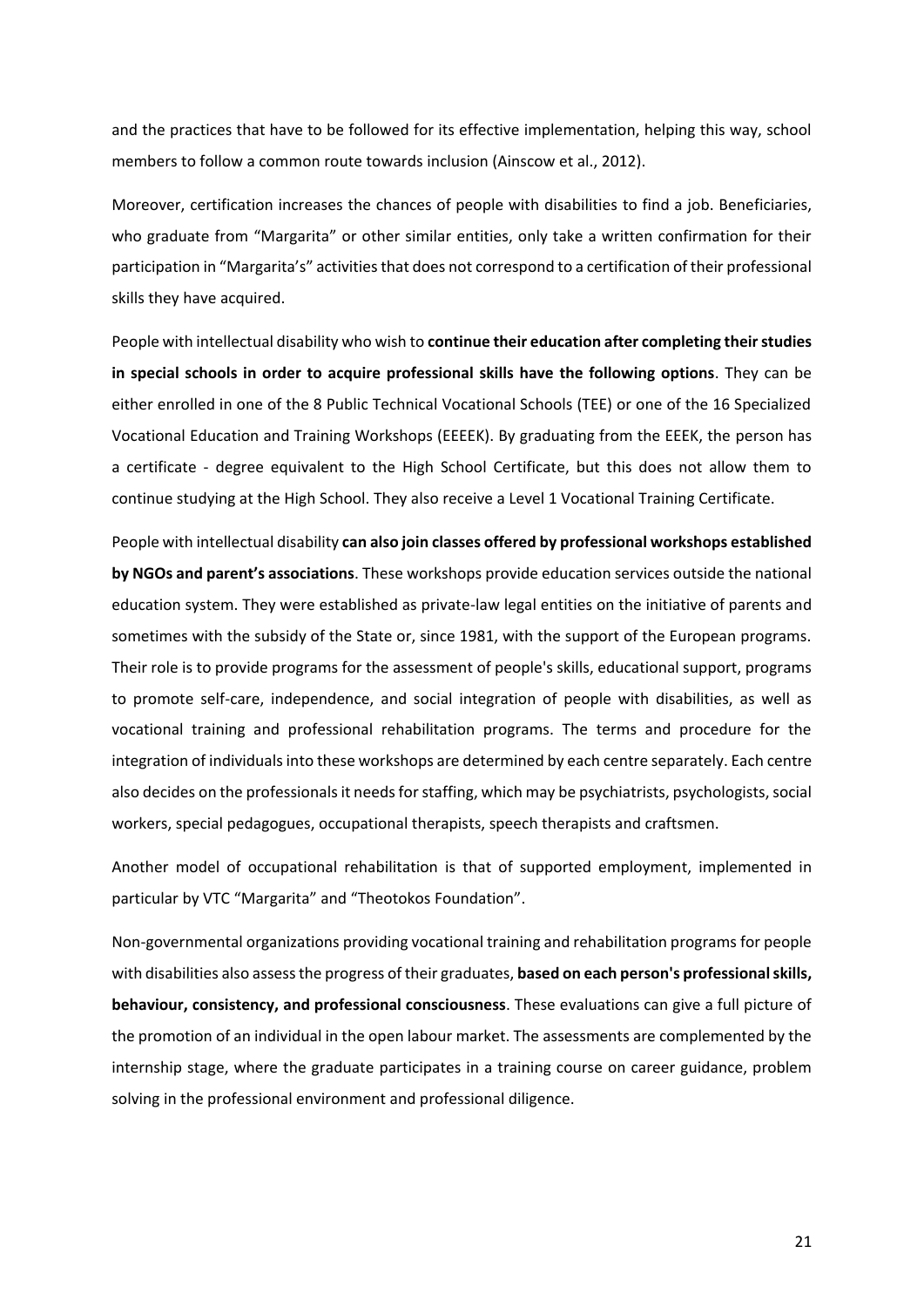The final assessment of the graduate's readiness for professional rehabilitation is carried out after the internship. The process of assessing the graduate's ability to work is usually done by the interdisciplinary team and the trainers of the vocational training workshops.

Within the Manpower Employment Organization (OAED), training programs are being developed in three VET schools for people with special needs with a total capacity of 300 seats. They are said to be adapted to the developments and needs of the labour market as well as to the specific characteristics of the trainees.

#### COORDINATION OF STAKEHOLDERS

### **Stakeholders involved in the validation process:**

- − National Organisation for the Certification of Qualifications and Vocational Guidance (EOPPEP)
- − General Secretariat for Lifelong Learning, acting as the executive authority for Lifelong Learning in Greece
- − Non-public entities, providing inspection and product certification services
- − Private enterprises, providing services that people with disability can offer

There is not a structured relationship between these stakeholders. Programmes are implemented at the initiative of entities-service providers for people with disability.

Stakeholders do not manage this coordination very well and, sometimes, there is the implementation of similar programmes by different service-providers, who are not conscious of the programme implemented by other service providers. This leads to bad management of human resources and material resources. These stakeholders should inform one another on the field of the programmes implemented, so that they can maybe join forces.

#### ACTORS INVOLVED

Professionals working for entities like "Margarita" (providers of services for people with disability) are the professionals taking the initiative for the implementation of related programmes.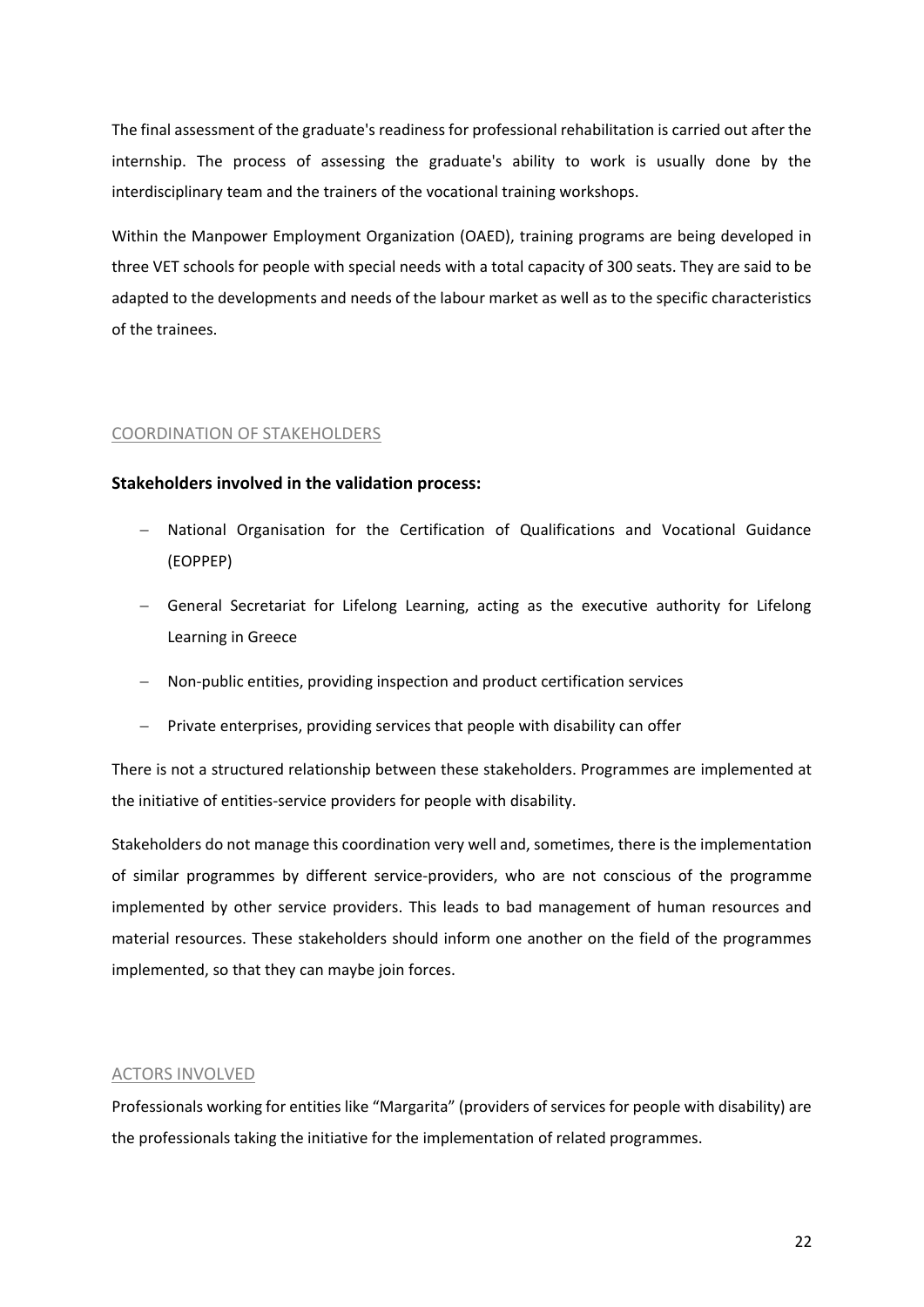# <span id="page-23-0"></span>**CHAPTER III**

# <span id="page-23-1"></span>Stakeholder's Interviews

To fully address the complexity of the different systems, both at national and European level, the consortium agreed on interviewing relevant stakeholders with knowledge on the field of validation and certification of non-formal and informal training for people with disabilities.

The survey was agreed with the partnership and applied to fourteen relevant stakeholders from the European level, Italy, Greece, and Spain. The stakeholders targeted were representatives of formal education, representatives of informal education, Universities (with focus on disability or equality issues), certification/validation agencies and public authorities responsible for education in several countries and European level.

The answers were later analysed using comparative analysis, comparing the different points raised by the stakeholders and trying to find the communalities and disagreements.

#### The results are as follows:

# CURRENT LEARNING ENVIRONMENT IN TERMS OF ADAPTABILITY TO THE INDIVIDUAL NEEDS OF THE LEARNERS



The first relevant result that we can underline from the stakeholder questionnaire is the score of the adaptability to the individual needs of the learners of the learning environment. Here we can see that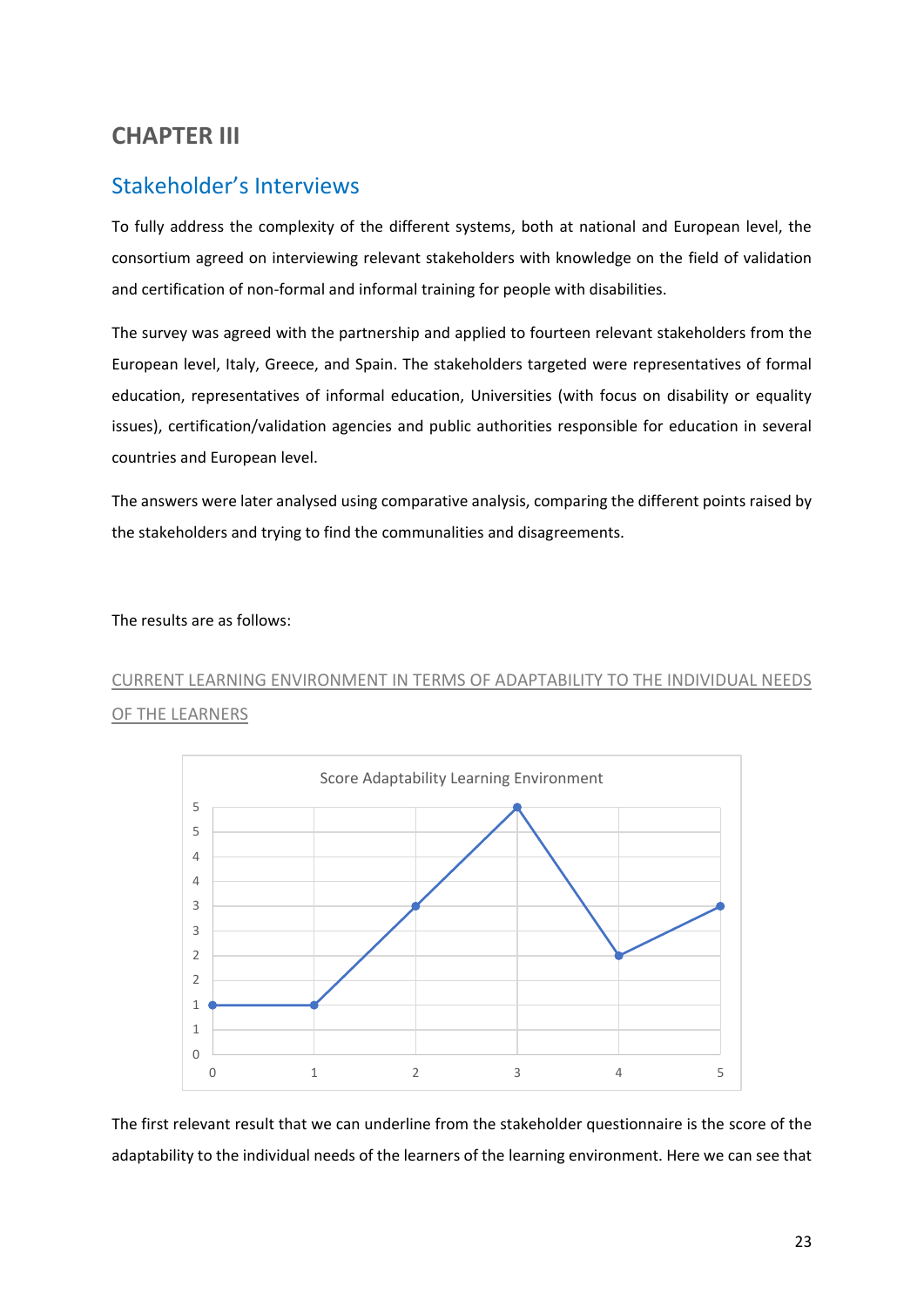the average score is 3.23, with most of the answers concentrating below 4. We can then say that there is an average discontent with the adaptability of the learning environment.

Stakeholders from Spain commented as well that while they themselves tried to adapt their own learning programme, the general situation of the country is not as good. This can be good also for other stakeholders that have made efforts in working for a stronger adaptability of the learning environment but recognise that the context of their country does not reflect those efforts.

### ENSURING THAT TEACHERS AND PROFESSIONALS CAN ADAPT NON-FORMAL LEARNING

When asked what could be done to make sure that teachers and professionals have the knowledge, capacity, and creativity to adapt non-formal learning to persons with special needs and/or disabilities, the stakeholders pointed out two main problems:

- 1. Teachers training teachers need to be trained, either during their education or afterwards, to be able to think creatively and innovatively on how to adapt their lessons and exams. This includes training both on new possible curricula for people with learning disabilities and training on how to in fact teach people with disabilities. The stakeholders also pointed out that people with disabilities have different needs, so the training needs to address that, and the teachers should be involved and capable to address the various needs.
- 2. Contextual changes: All of this cannot be done without contextual changes. The different stakeholders should come together in order to make progress and advance in the way learning is developed, as to facilitate the inclusion of people with intellectual disabilities.

# INCLUDING PEOPLE WITH DISABILITIES WITHOUT EXCLUDING THEM FROM MAINSTREAM VALIDATION

How to make sure the validation of non-formal and informal learning can be adapted to people with disabilities without excluding them from mainstream validation?

First of all, it was reinforced that people with learning disabilities have specific needs, which that certifications for people with learning disabilities needs to account for their learning limitations, while still assessing their knowledge, e.g., allowing the supporting person to accompany the person to the test, or opting for image-based questions instead of text; or even, as some stakeholders state, using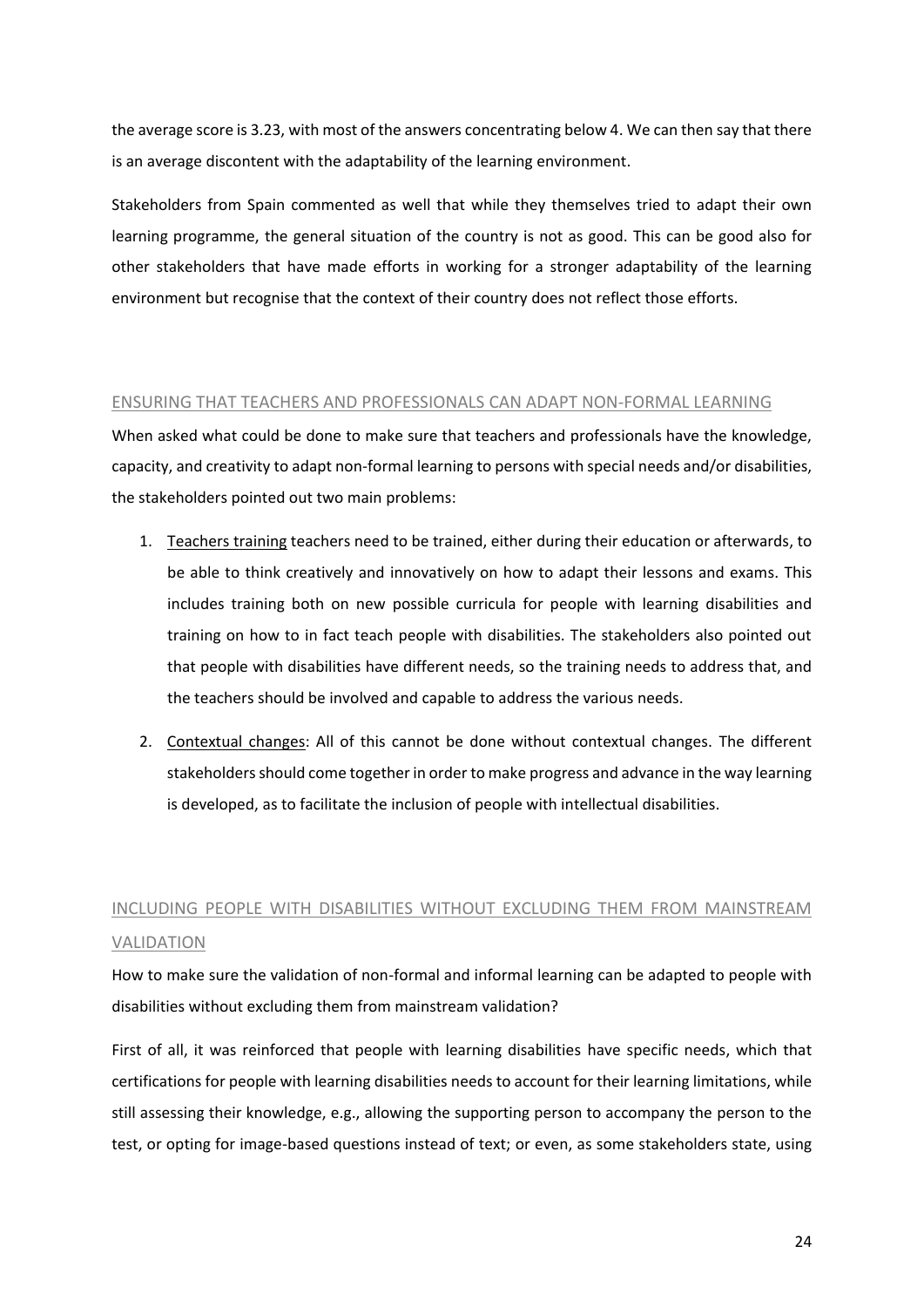standardized tests. Multiple stakeholders also pointed out that persons with learning disabilities have an excellent capacity to work with both physical tools and with computer technology.



#### INSTITUTION/UNIVERSITY USE OF RECOMMENDATIONS AND GUIDELINES

When coming to how much the institutions or universities use the guidelines or recommendations already in place, we can see that no stakeholder said that this was a perfect use, but rather most of them stay in the 2 and 4 values, which lead us to think that they sometimes or often times do attempt to use these recommendations but indeed it is not something that is perfectly used.

#### TOOLS AVAILABLE IN TERMS OF QUALIFICATION

Stakeholders report difficulties in the existence of tools in terms of qualification for people with learning disabilities. There are some tools, but they are not widely used, there are promising experiences by EU supported projects but not systematically harvested.

Unfortunately, in Greece there are no tools or procedures for the validation of professional skills of persons with disabilities acquired through experience and through non-formal and informal educational programs. In Italy, the university system seems to not prioritize this issue and in Spain, there are some government guidelines for qualification, but they are not perfect.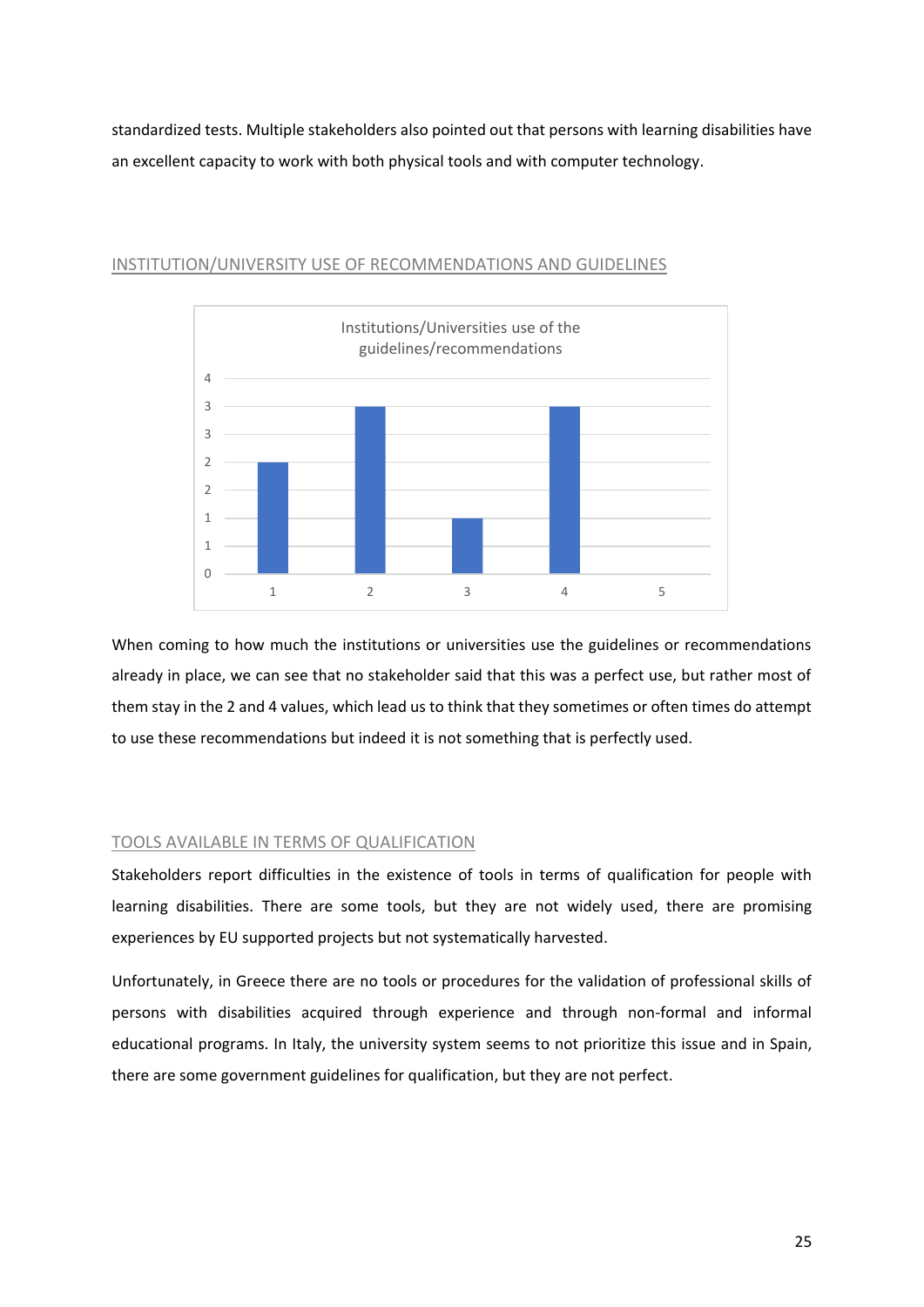### INVOLVEMENT OF STAKEHOLDERS



Stakeholders divide when thinking about their own involvement regarding accessibility and inclusive education and the validation itself. Most people answer that they are sometimes involved, however the average is quite neutral.

When asked what can be done to improve the coordination of stakeholders to get better services and guidance for learners with special needs in case, they answered below 3, the stakeholders gave a lot of interesting possibilities.

- 1. Setting up enlarged platforms where stakeholders from various areas and fields of expertise can exchange information and ideas and set up groups to solve particular problems.
- 2. Assessment of the individual needs of children with disabilities.
- 3. Involvement of all relevant stakeholders (including people with disabilities and their families) in all processes of decision making.

In summary, authorities, persons with learning disabilities and their family/support staff, and other stakeholders need to be brought together to the discussion to exchange ideas to create a strategy on how to adopt inclusive education into the mainstream education system. This solution could benefit from having standardized guidelines.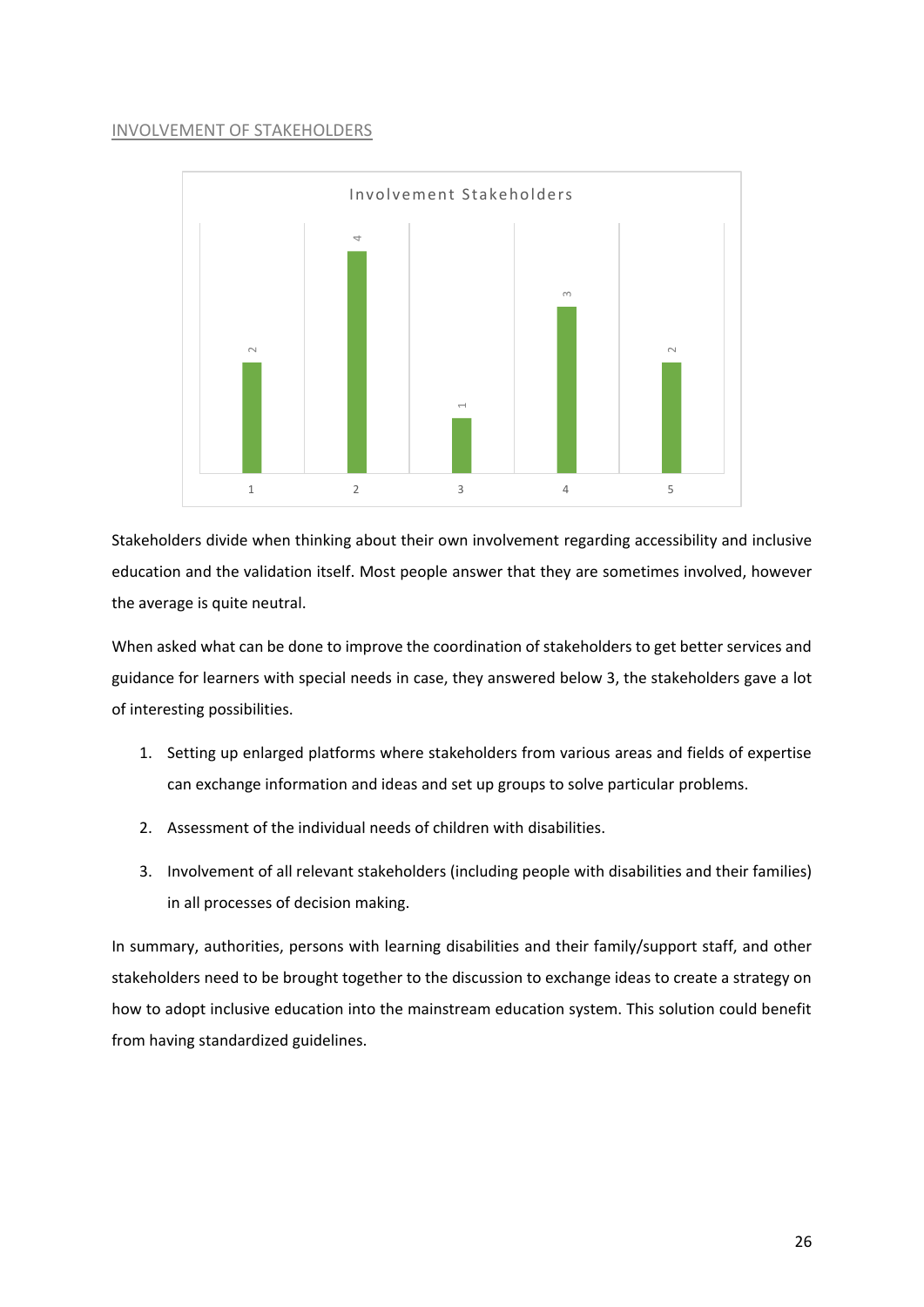### TRAINING FOR VALIDATION PRACTITIONERS

Regarding training for validation practitioners for the special needs of persons with disabilities, there are some specialist courses along the fringes of the medical / health fields (for example speech therapy, physiotherapy) which acknowledge the special needs of this group of learners, but these are very much in the minority and their focus is more of a medical one rather than a training/developmental focus on the individual and their skills.

Networking and exchange of best practices between professionals and countries appears to be a good solution to ensure the accessibility of the validation process. Training for teachers is also seen a possible solution.

The proposed trainers would be professionals with experience in special education, professionals in the subject that is taught who also have the skills to work with people with learning disabilities.

With regards to the format of the training, the stakeholders proposed some concrete ideas:

- 1. Creation of an appealing and adapted learning environment by the inclusion of more breaks and diversified tasks, in contrast with the desk/lecture-type of training.
- 2. Creation of an adapted curriculum specially designed to reach out persons with disabilities. While creating this curriculum we should keep in mind that the learning goals will need to be adapted and that this process will vary accordingly to the specific disability.
- 3. Investment in stakeholder coordination: only when involving all the relevant actors can we effectively create an inclusive setting for training. Dialogue with stakeholders is an important source for learning ways to optimize these trainings.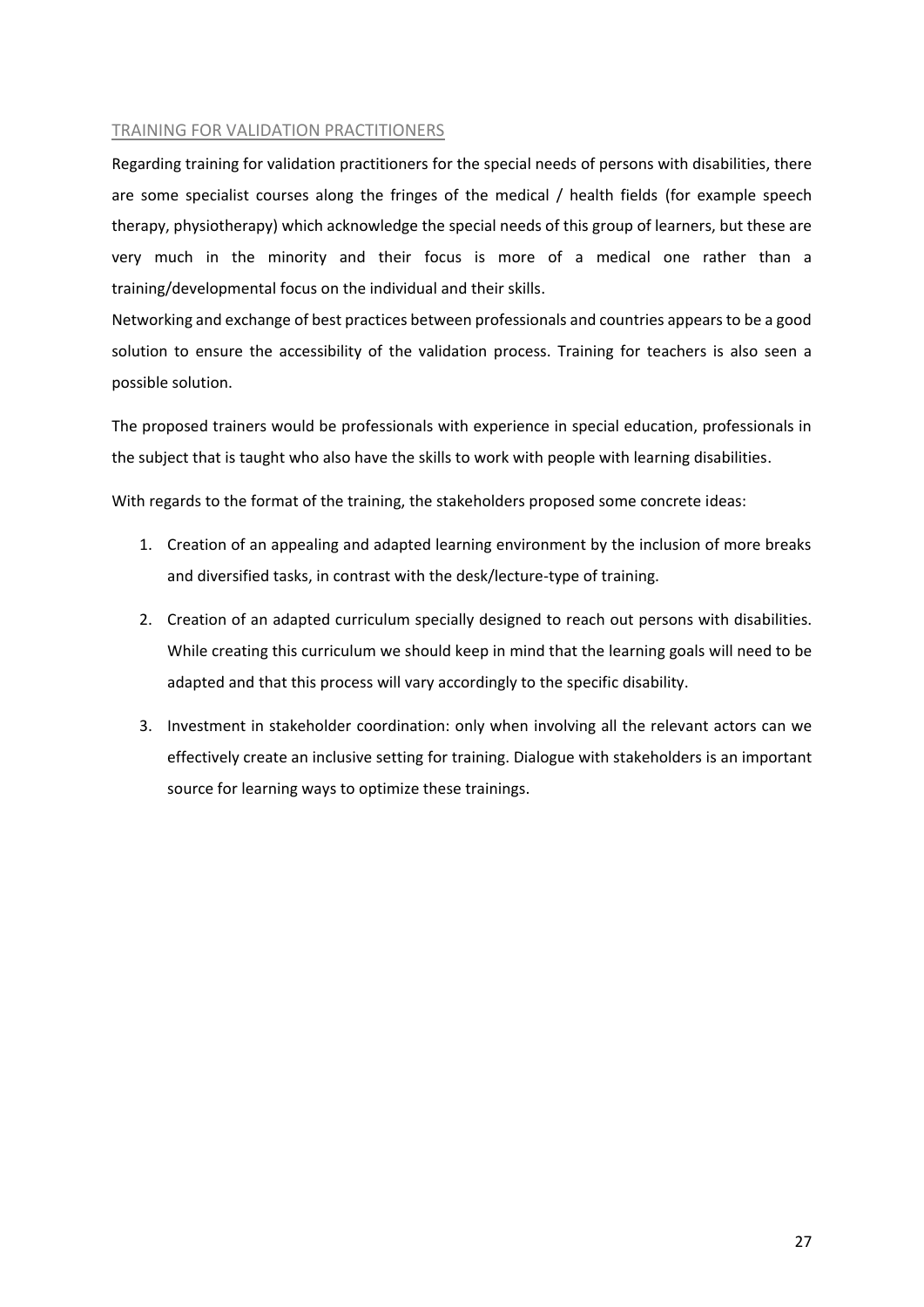# <span id="page-28-0"></span>**CAPTER IV**

# <span id="page-28-1"></span>**Conclusion**

Despite the efforts in legislation and practice, the walk to inclusion in non-formal and informal training is still long from being over. The lack of adaptation of the training to the specific needs of people with intellectual disabilities, problems in coordination of the stakeholders responsible for non-formal and informal training and the lack of a multidisciplinary and integrated response to create a different response are pointed out as major difficulties in achieving inclusion.

One of the major problems that was repetitively brought-up and that has an impact through all the system is the lack of coordination between stakeholders. Communication is limited which makes the sharing of good practices difficult, in particular when there are different entities involved (public authorities, service providers, training centres)

Another important finding is that in almost all partner countries, trainings are rarely adapted to individual needs and there is a systematic use of rigorous curricula and standard exams.

However, we can see a lot of positive notes for the future. Firstly, often the training for people with disabilities is provided by service providers who also try to create these trainings as a way to better access employment opportunities. This is particularly interesting when the courses are combined with supported employment.

The second and most hopeful conclusion of this report is the way our project, EQUALvet, can offer a solution to all the problems mention, putting into practice concrete actions that will work towards:

- − Creating a more adapted learning environment that answers to individual needs
- − Designing a specific curriculum adapted to people with disabilities.
- − Involving all the relevant actors in the creation of an inclusive setting for training

As such, it is clear that there is a need for contextual chances and training if we are willing to overcome the difficulties above. The different stakeholders should come together in order to make progress and advance in the way learning is developed, as to facilitate the inclusion of people with intellectual disabilities. The EQUALvet project will play a crucial role in the partner countries in starting this discussion, however, it should be a transversal discussion in other European countries if we aim at a fully inclusive EU.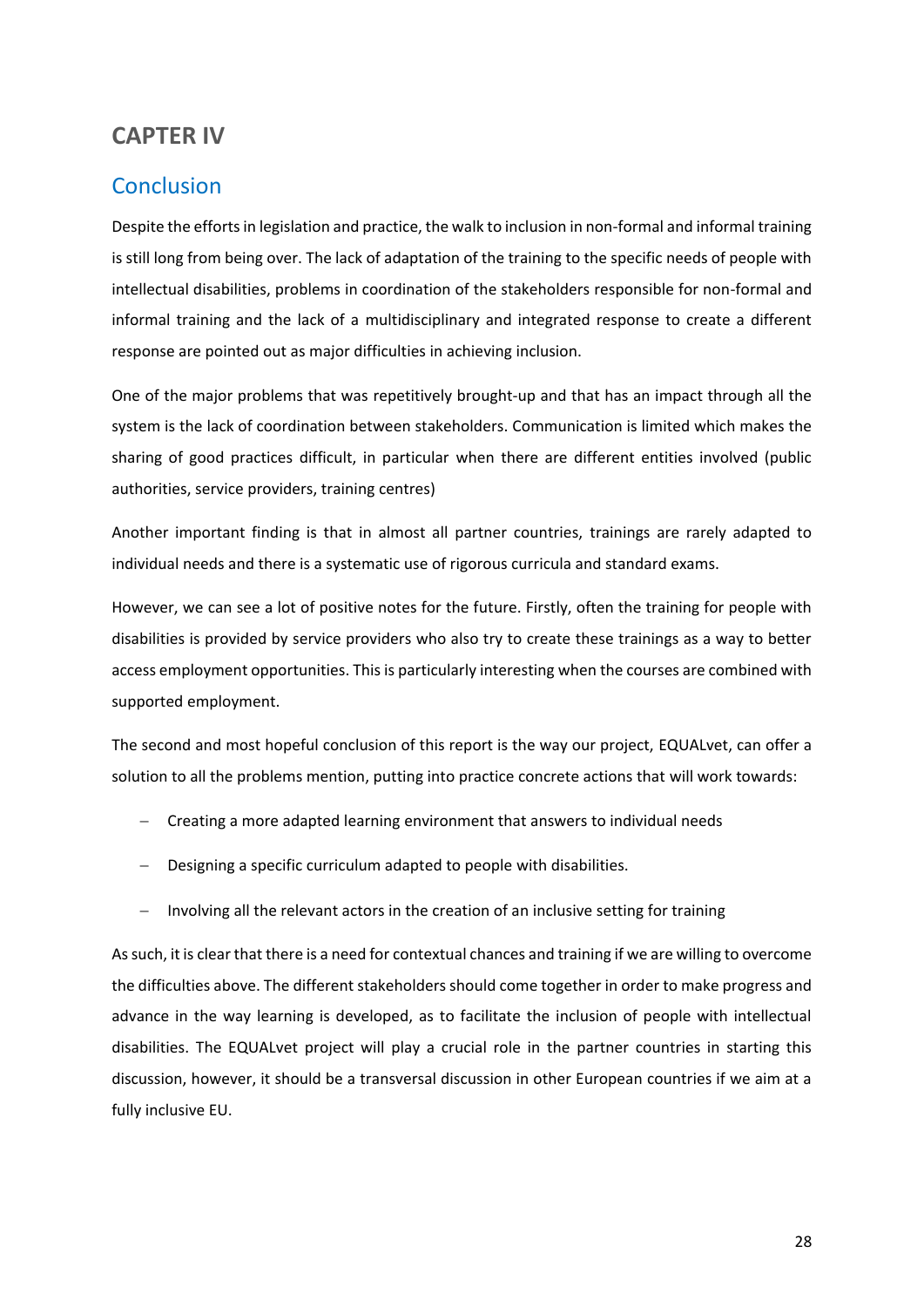# <span id="page-29-0"></span>**BIBLIOGRAPHY**

## **Spanish Research:**

[https://serveiocupacio.gencat.cat/ca/entitats-i-proveidors/eines-i-recursos-per-les-entitats-de](https://serveiocupacio.gencat.cat/ca/entitats-i-proveidors/eines-i-recursos-per-les-entitats-de-formacio/registe-inscripcio-i-acreditacio/)[formacio/registe-inscripcio-i-acreditacio/](https://serveiocupacio.gencat.cat/ca/entitats-i-proveidors/eines-i-recursos-per-les-entitats-de-formacio/registe-inscripcio-i-acreditacio/)

<http://queestudiar.gencat.cat/ca/estudis/ife/>

[https://www.institutmontilivi.cat/articles/oferta-formativa/Itineraris-formatius](https://www.institutmontilivi.cat/articles/oferta-formativa/Itineraris-formatius-específics/IFE_12_abril_2019.pdf)[espec%C3%ADfics/IFE\\_12\\_abril\\_2019.pdf](https://www.institutmontilivi.cat/articles/oferta-formativa/Itineraris-formatius-específics/IFE_12_abril_2019.pdf)

### **Greek Research:**

Anastasiou, D. & Polychronopoulou, S., 2009. Identification and Overidentification of Special Learning Disabilities (Dyslexia) in Greece. Learning Disability Quarterly, 32(2), pp.55–69.

Angelides, P. & Stylianou, T., 2011. Teachers' training in inclusive education [Η εκπαίδευση των εκπαιδευτικών στη συμπεριληπτική εκπαίδευση]. In: Angelides, P., 2011.Pedagogies of inclusion [Παιδαγωγικές της συμπερίληψης]. Zefiri: Diadrassi.

Hargreaves, A. & Fink, D., 2003. Sustaining leadership. Phi Delta Kappan, 84(9), pp.693–700.

Harris, A., 2008. Distributed school leadership developing tomorrow's leaders. London: Routledge.

Harris, A. & Spillane, J., 2008. Distributed leadership through the looking glass. Management in Education, 22(1), pp.31–34.

Karamitopoulos, T., 2015. Educational policy for diversity in Greece: a review of the legislative framework [Εκπαιδευτική πολιτική για την ετερότητα και τη διαφορετικότητα στην Ελλάδα: μία ανασκόπηση του θεσμικού πλαισίου]. Panhellenic Congress of Education Sciences, 2015, 569-577.

Kitsou, G., 2015. Special Education in Greece with an emphasis on the inclusive framework: Presentation, critical and documented proposals for linking theory to educational policy and practice [«H Ειδική Αγωγή στην Ελλάδα με έμφαση στο ενταξιακό πλαίσιο: Παρουσίαση, κριτική και τεκμηριωμένες προτάσεις για σύνδεση της θεωρίας με την εκπαιδευτική πολιτική και πρακτική»]. Available at:

[https://georgiakitsoumath.weebly.com/uploads/4/5/6/6/45664067/%CE%A3%CE%A5%CE%9D%CE](https://georgiakitsoumath.weebly.com/uploads/4/5/6/6/45664067/%CE%A3%CE%A5%CE%9D%CE%95%CE%9A%CE%A0%CE%91%CE%99%CE%94%CE%95%CE%A5%CE%A3%CE%97.pdf) [%95%CE%9A%CE%A0%CE%91%CE%99%CE%94%CE%95%CE%A5%CE%A3%CE%97.pdf](https://georgiakitsoumath.weebly.com/uploads/4/5/6/6/45664067/%CE%A3%CE%A5%CE%9D%CE%95%CE%9A%CE%A0%CE%91%CE%99%CE%94%CE%95%CE%A5%CE%A3%CE%97.pdf) [Accessed: 17/7/2018].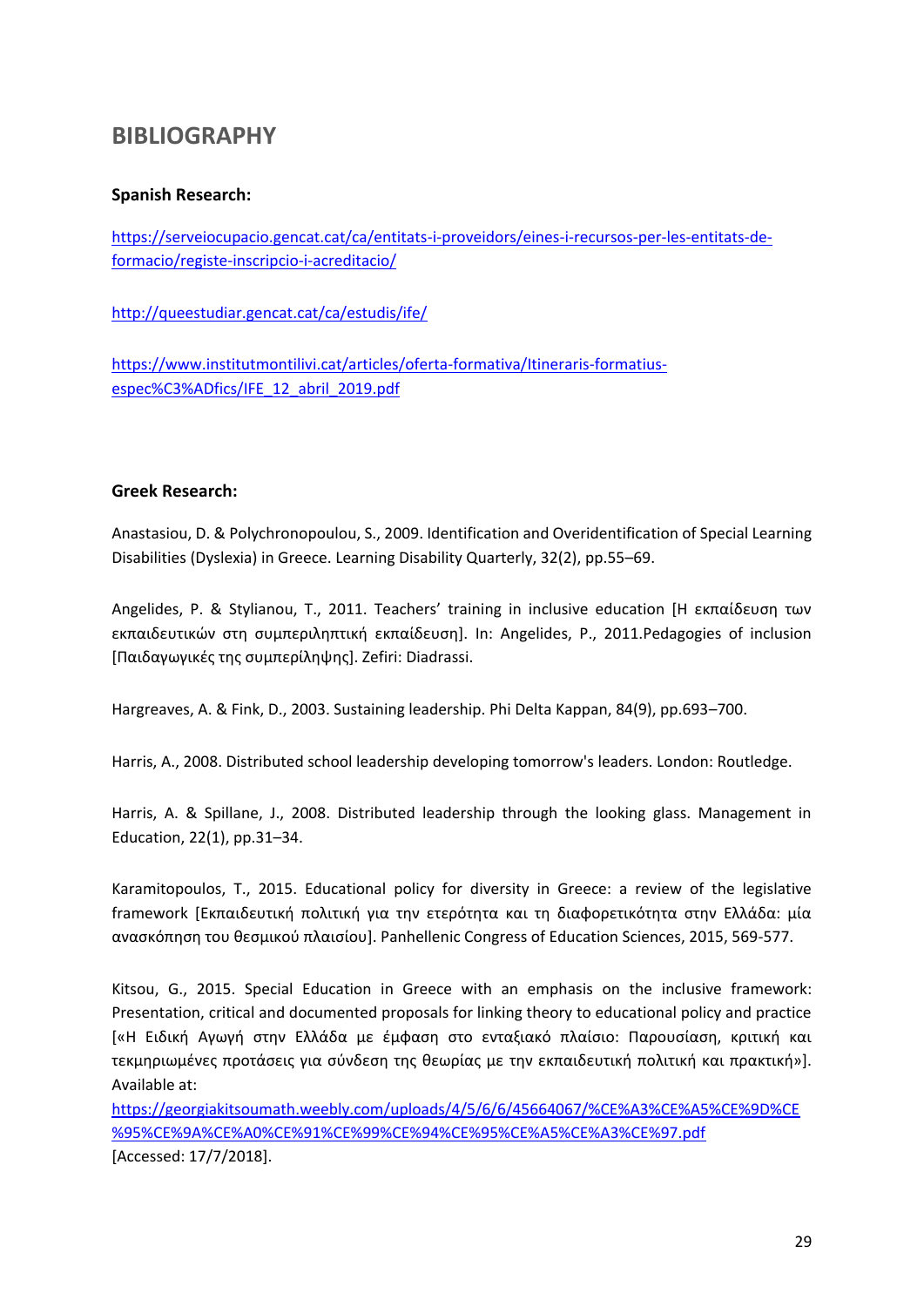Koutrouba, K., Vamvakari, M., & Steliou, M., 2006. Factors correlated with teachers' attitudes towards the inclusion of students with special educational needs in Cyprus. European Journal of Special Needs Education, 21(4), 381-394.

Lampropoulou, B., 2008. The medicalization and distancing of special education from the general education according to law plan [Η Ιατρικοποίηση και απομάκρυνση της ειδικής αγωγής από την γενική εκπαίδευση με σχέδιο νόμου], Journal Autonomy, Available at: [http://dim-ekv](http://dim-ekv-thess.thess.sch.gr/index.php/deaf-articles/9-medicalization-of-special-education.html)[thess.thess.sch.gr/index.php/deaf-articles/9-medicalization-of-special-education.html](http://dim-ekv-thess.thess.sch.gr/index.php/deaf-articles/9-medicalization-of-special-education.html) [Accessed: 17/7/2018].

Lampropoulou, B., Markakis, E., Panteliadou, S., 2005. Mapping - Special education curricula: they lagged a day. [Χαρτογράφηση - Αναλυτικά προγράμματα ειδικής αγωγής: άργησαν μια μέρα]. Available at[: file:///C:/Users/user/Downloads/arethas3\\_243-262.pdf](file:///C:/Users/user/Downloads/arethas3_243-262.pdf) [Accessed: 1/6/2019].

MacBeath, J., 2006. The Talent Enigma. International Journal of Leadership in Education, 9(3), 183– 204.

Obiakor, F. E., Harris, M., Mutua, K., Rotatori, A., & Algozzine, B., 2012. Making inclusion work in general education classrooms. Education and Treatment of Children, 35(3), 477-490.

Savva, K. &Angelides, P., 2011.The "special" educators as leaders in the development of inclusive education [Οι «ειδικοί» εκπαιδευτικοί ως ηγέτες στην ανάπτυξη συμπεριληπτικής εκπαίδευσης]. In: Angelides, P., 2011. Pedagogies of inclusion [Παιδαγωγικές της συμπερίληψης]. Zefiri: Diadrassi.

Symeonidou, S. & Phtiaka, H., 2014. 'My colleagues wear blinkers...If they were trained, they would understand better'. Reflections on teacher education on inclusion in Cyprus. Journal of Research in Special Educational Needs, 14(2), pp.110–119.

Tsakalou, D., Hamilton, L. & Brown, J., 2018. Institutional narratives and the struggle for inclusive communities in the Greek context. International Journal of Inclusive Education, pp.1–19.

Tsakiridou, H., & Polyzopoulou, K., 2014. Greek teachers' attitudes toward the inclusion of students with special educational needs. American Journal of Educational Research, 2(4), 208-218.

Vlachou, A., 2006. Role of Special/Support Teachers in Greek Primary Schools: A Counterproductive Effect of "Inclusion" Practices. International Journal of Inclusive Education, 10(1), pp.39–58.

Zoniou-Sideri, A., 2000. Inclusion: Utopia or reality [Ένταξη: Ουτοπία ή πραγματικότητα]. Athens: Ellinika Grammata.

[https://eacea.ec.europa.eu/national-policies/eurydice/content/validation-non-formal-and-informal](https://eacea.ec.europa.eu/national-policies/eurydice/content/validation-non-formal-and-informal-learning-32_en)[learning-32\\_en](https://eacea.ec.europa.eu/national-policies/eurydice/content/validation-non-formal-and-informal-learning-32_en)